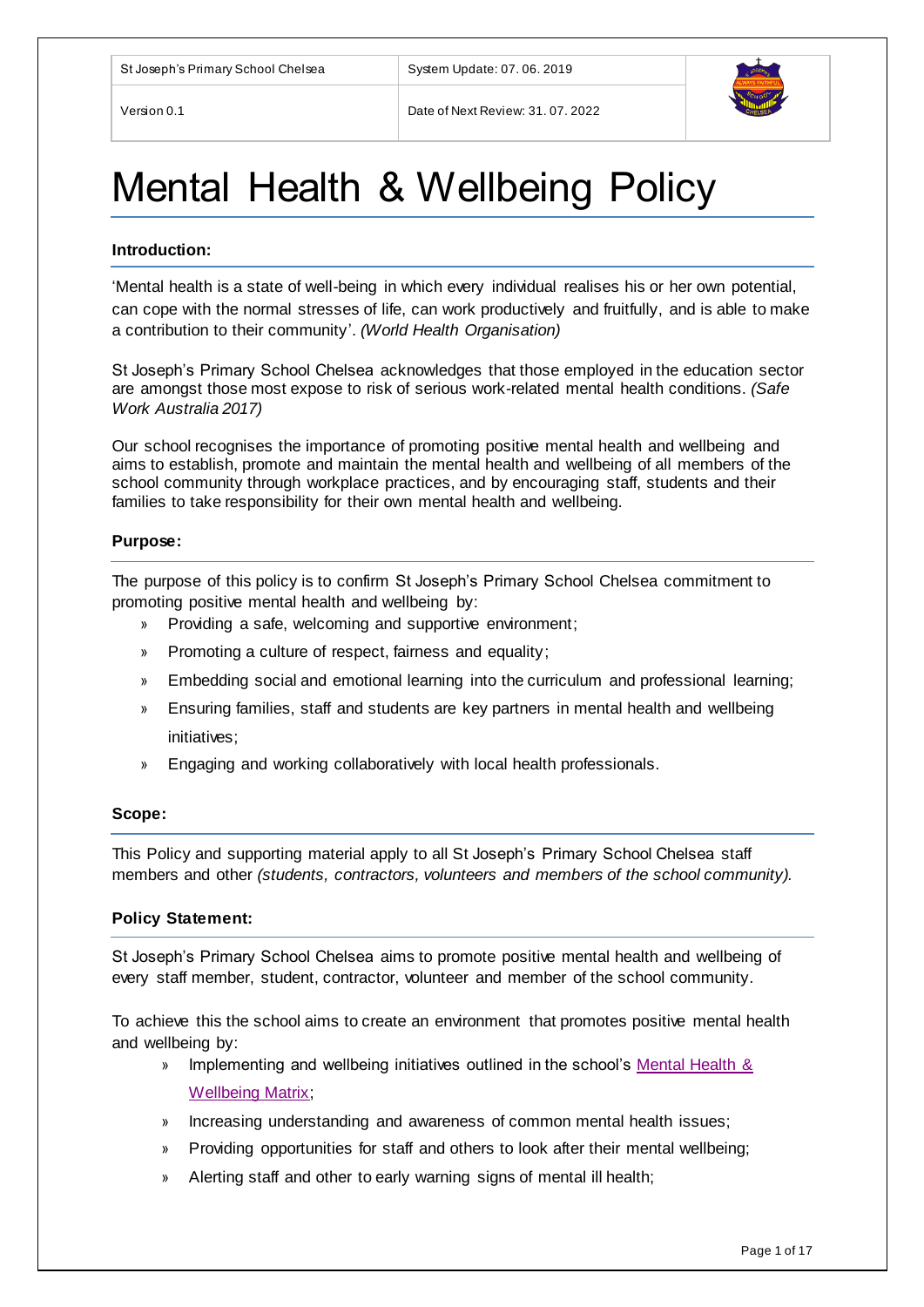

» Providing support to staff and others who may display signs of mental ill health or are working with students with mental health issues;

# **Responsibilities:**

### **School Leaders** are responsible for:

- » Ensuring all staff member and other members of the school community are aware of this policy, supporting materials and initiatives;
- » Enabling and supporting the creation of a school environment and culture that is supportive of positive mental wellbeing;
- » Acting immediately to support a staff member or other person when a potential mental health injury is identified or has been reported;
- » Actively supporting and contributing to the implementation of this policy, supporting materials and initiatives;
- » Monitoring the implementation and review of this policy, supporting materials and initiatives.

## **Staff Members & Other** are responsible for:

- » Reading and understanding this policy, supporting materials and initiatives and seeking clarification where required;
- » Considering this policy, supporting materials and initiatives while completing workrelated activities and at any time while representing St Joseph's Primary School Chelsea;
- » Supporting fellow staff member and others in their awareness of this policy, supporting materials and initiatives.
- » Support and contributing to St Joseph's Primary School Chelsea's aim of providing a mentally healthy and supportive environment for all workers.

# **All Member of Our School Community** are encouraged to:

- » Take reasonable care of their own mental health and wellbeing, including physical health
- » Take reasonable care that their actions do not affect the health and safety of other people in the workplace.

# **Mental Health Injuries Impacts:**

Workplace factors, if not appropriately managed, have the potential to negatively affect an individual's mental health, wellbeing and physical health, as well as the school's effectiveness. These factors include elements of the work environment, unrealistic expectations, management practices and/or insufficient guidance or support.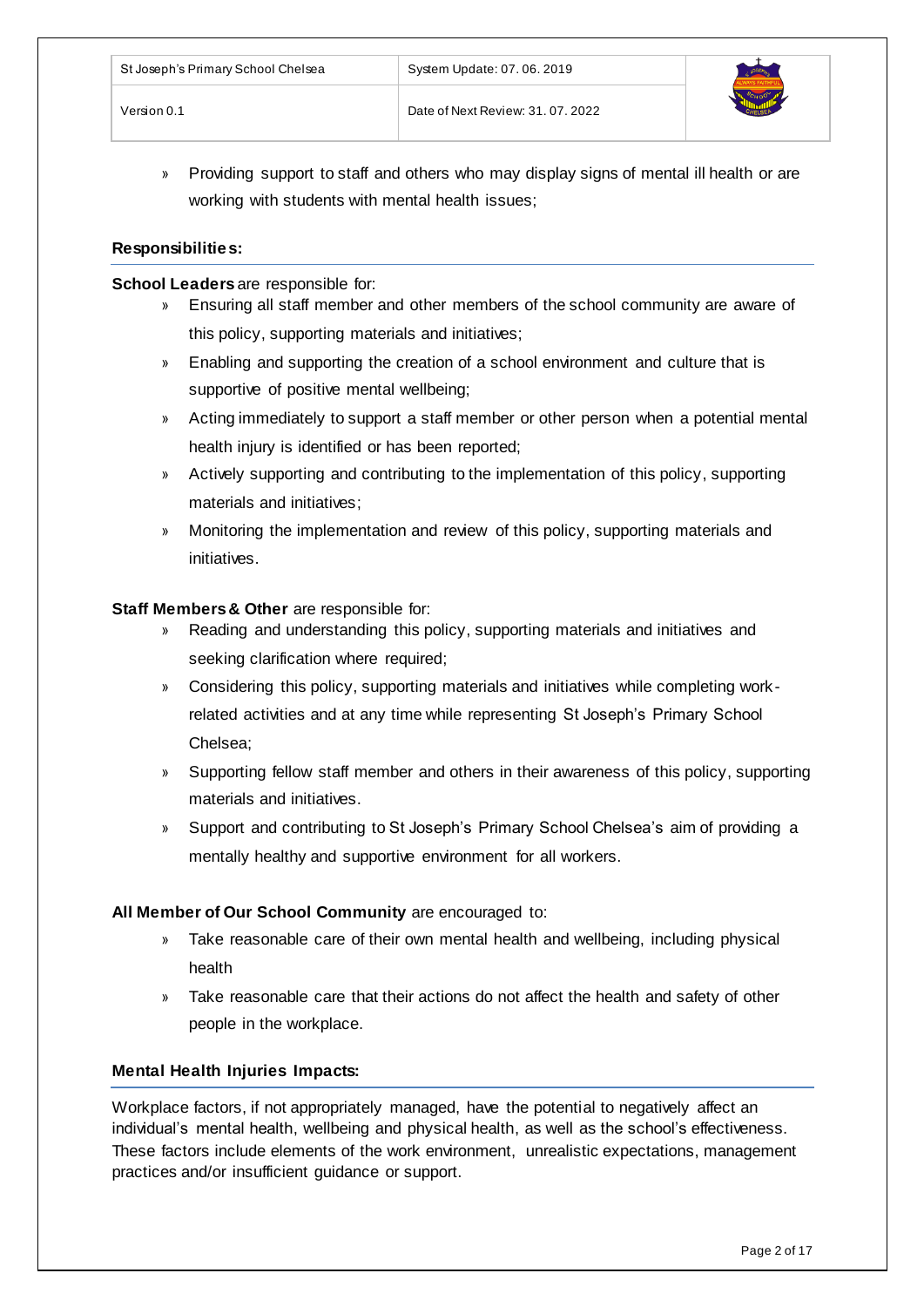Mental health injuries account for approximately 8% of total injuries occurring within Education Sector.

Warning signs of mental health injures include, but are not limited to:

- » Increase in absenteeism;
- » Reduced motivation;
- » Expressing feelings of failure, uselessness or loss of hope;
- » Increased isolation from colleagues, friends or family;
- » Higher levels or irritability or aggression;
- » Changes in eating or sleeping habits;
- » Becoming socially withdrawn;
- » Changes in activity, mood or behaviour;
- » Lowering of professional performance or academic achievement;
- » Talking or joking about self-harm or suicide;
- » Physical signs of harm that are repeated or appear non-accidental;
- » Increased alcohol consumption or drug abuse;

Impacts on the school from individual who display mental health injuries may include:

- » Increased absenteeism
- » Potential high staff turnover
- » Low morale and motivation
- » Lost productivity
- » Inability to deliver objectives
- » Increased WorkCover claims

# **Supportive Workplace Environment:**

St Joseph's Primary School Chelsea acknowledges that the following factors play an essential role in providing a may have an impact on an individual's mental health or contribute to mental health injuries. The school has identified and actively implements initiatives to reduce the potential mental health injuries and to support the wellbeing of all within the school community. These initiatives or control measures are outlined the school's [Mental Health & Wellbeing Matrix.](#page-4-0)

- 1. Organisational Culture
- 2. Psychological and Social Support
- 3. Leadership and Expectations
- 4. Civility and Respect
- 5. Psychological Competencies and Requirements
- 6. Growth and Development
- 7. Recognition and Reward
- 8. Involvement and Influence
- 9. Workload Management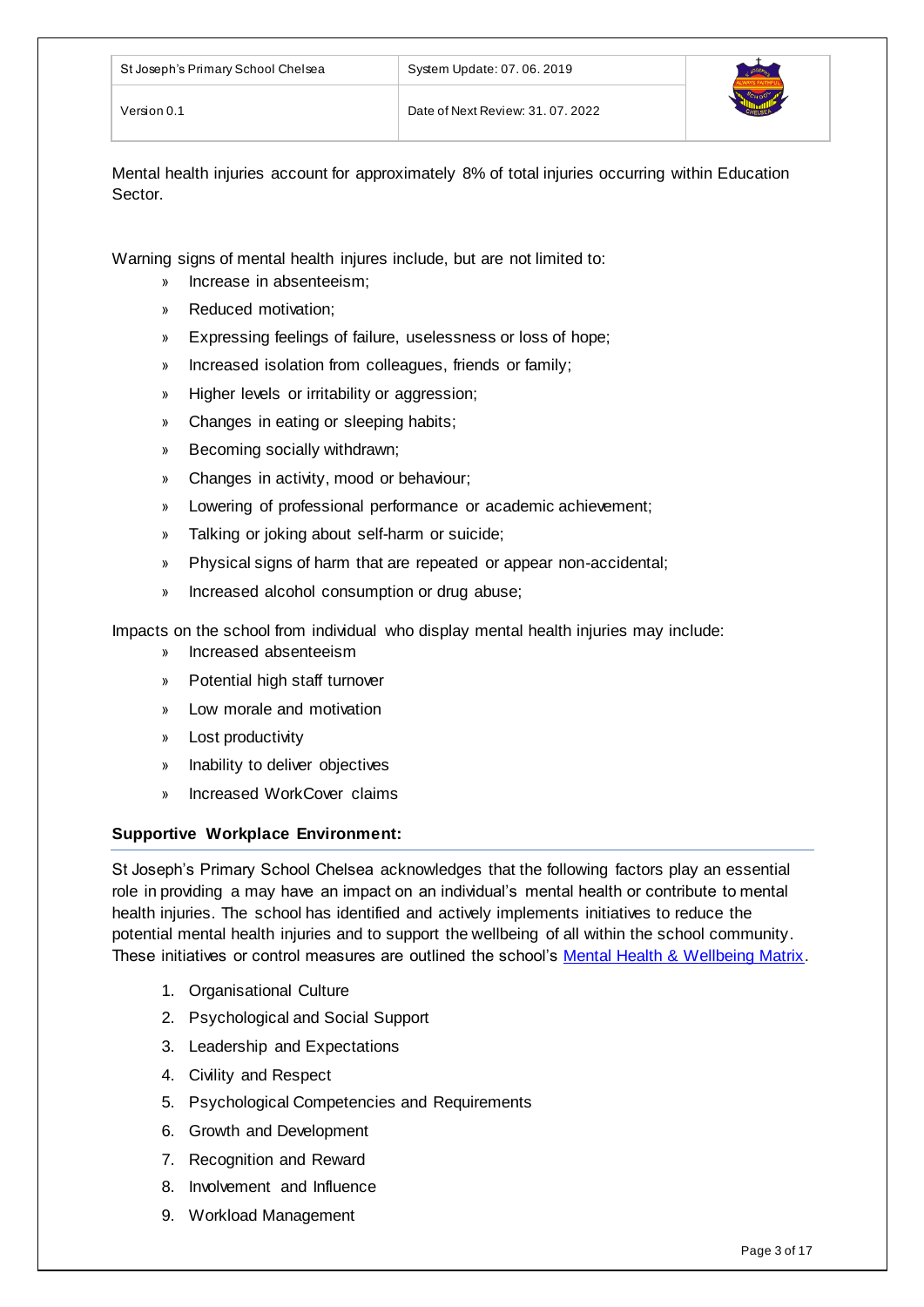

- 10. Engagement
- 11. Work-Life Balance
- 12. Psychological Protection
- 13. Protection of Physical Safety

### **Employee Assistance Program (EAP):**

St Joseph's Primary School Chelsea will support staff members who may be suffering a mental health injury or who may be experiencing wellbeing challenges by providing them with confidential access to Employee Assistance Program (EAP).

An EAP is a work-based intervention program designed to enhance the emotional, mental and general wellbeing of all staff members in need. The service may also support immediate family members. The aim of EAP support is to provide preventive and proactive interventions for the early detection, identification and/or resolution of both workplace and personal problems that may adversely affect performance and wellbeing. The service is strictly confidential and is available 24/7.

St Joseph's Primary School Chelsea's EAP Service Provider is Access EAP

P: 1800 818 728

E: <https://www.accesseap.com.au/counsellor-request>

#### **References:**

*Catholic Education Commission Victoria*, Workplace Wellbeing Website Page 2019

*Catholic Education Commission Victoria,* Mental Wellbeing Policy Template 2018

*Safe Work Australia;* Mental-Health-Infographic 2017

*Safe Work Australia;* Work-Related Psychological Health and Safety, A Systematic Approach to Meeting Your Duties, 2018

*Victorian Department of Education;* Mental Health & Wellbeing Guide, 2018

*Victorian Department of Education;* Mental Health in Schools Webpage2019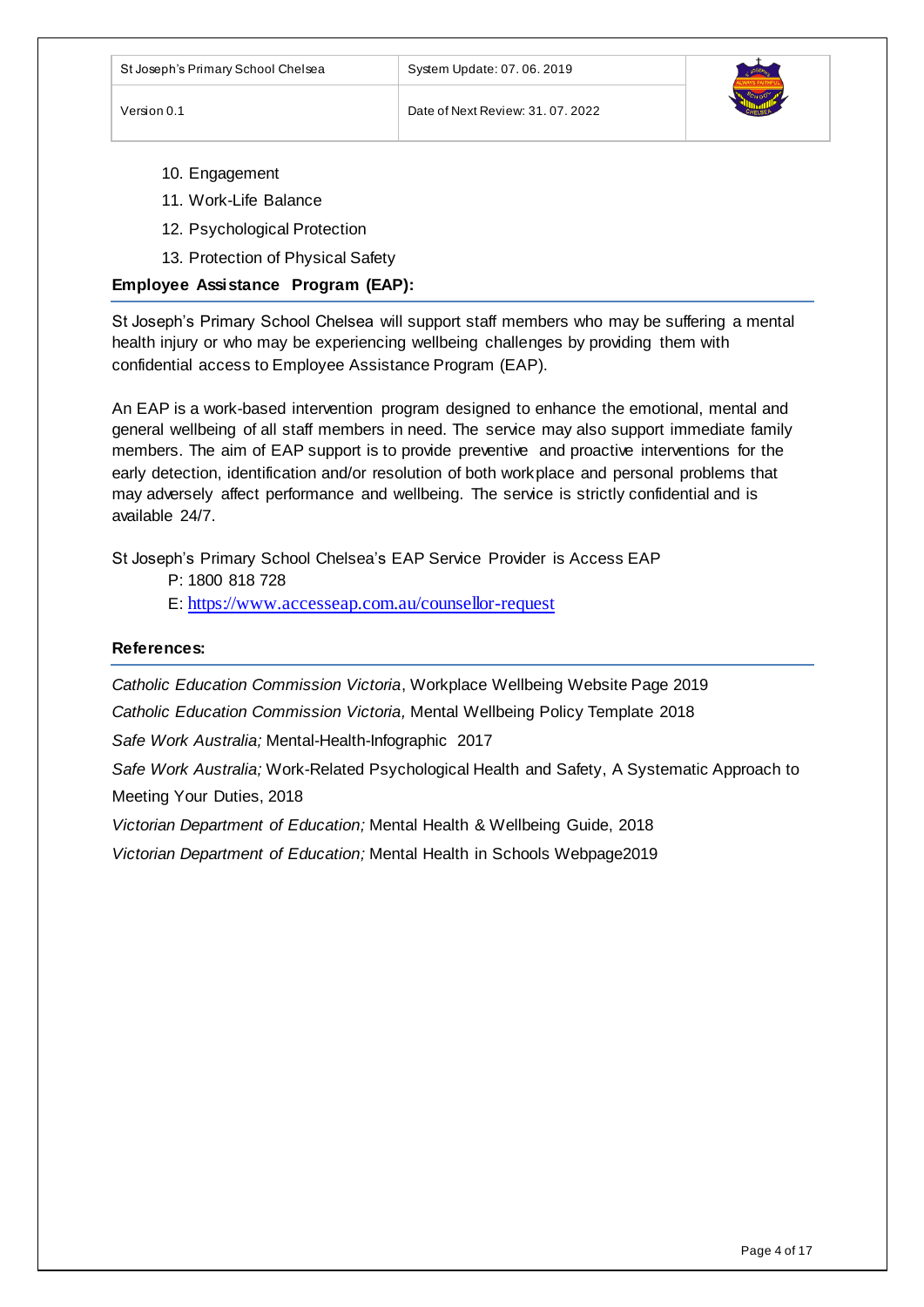| <sup>⇒ ⊾</sup> nnl Chelsea |                                 |
|----------------------------|---------------------------------|
| losenh                     | .06.2019                        |
|                            | ∵ndate: 07. u                   |
| 'ersion 0.                 | Date of Next Review: 31.07.2022 |

# Mental Health & Wellbeing Matrix

<span id="page-4-0"></span>

|                | <b>Environmental Factor</b>                                                                                                                                                                                                                                        | The Factor's Importance                                                                                                                                                                                                                                                           | <b>When It Is Absent</b>                                                                                                                                                                                                                                                                                                                                     |                            | <b>What Are The hazards?</b>                                                                                                                                                                                                                                                                                                                                                                                                                                                                               |                                             | <b>Controls Measures</b>                                                                                                                                                                                                                                                                                                                                                                                                                                                                                                                     |
|----------------|--------------------------------------------------------------------------------------------------------------------------------------------------------------------------------------------------------------------------------------------------------------------|-----------------------------------------------------------------------------------------------------------------------------------------------------------------------------------------------------------------------------------------------------------------------------------|--------------------------------------------------------------------------------------------------------------------------------------------------------------------------------------------------------------------------------------------------------------------------------------------------------------------------------------------------------------|----------------------------|------------------------------------------------------------------------------------------------------------------------------------------------------------------------------------------------------------------------------------------------------------------------------------------------------------------------------------------------------------------------------------------------------------------------------------------------------------------------------------------------------------|---------------------------------------------|----------------------------------------------------------------------------------------------------------------------------------------------------------------------------------------------------------------------------------------------------------------------------------------------------------------------------------------------------------------------------------------------------------------------------------------------------------------------------------------------------------------------------------------------|
| 1              | Organisational<br>Culture:<br>A mix of norms, values,<br>beliefs, meanings, and<br>expectations that group<br>members hold in<br>common and that they<br>use as behavioural and<br>problem-solving cues.                                                           | Organisational trust is<br>essential for any positive<br>and productive social<br>processes.<br>A work culture with social<br>support enhances<br>employee wellbeing.                                                                                                             | Culture 'sets the tone' for<br>an organisation. A<br>negative culture can<br>undermine the<br>effectiveness of the best<br>programs, policies and<br>services intended to<br>support the workplace                                                                                                                                                           | a.<br>b.<br>c.<br>d.<br>е. | People in the workplace are not<br>held accountable for their actions<br>People at work do not show<br>sincere respect for others' ideas,<br>values and beliefs<br>Difficult situations at work are not<br>addressed effectively<br>Staff Members feel that they are<br>not part of a community at work<br><b>Staff Members and Leadership</b><br>do not trust one another                                                                                                                                 | a.<br>b.<br>C <sub>1</sub><br>d.<br>$e_{1}$ | All people in the workplace are<br>held accountable for their<br>actions<br>People at work show sincere<br>respect for others' ideas, values<br>and beliefs<br>Difficult situations at work are<br>addressed effectively<br>Staff Members feel that they are<br>part of a community at work<br>Staff Members and Leadership<br>trust one another                                                                                                                                                                                             |
| $\overline{2}$ | <b>Psychological and</b><br><b>Social Support:</b><br>Comprises all supportive<br>social interactions<br>available at work<br>including the degree of<br>social and emotional<br>integration and trust,<br>either with co-Staff<br>Members or with<br>supervisors. | Staff Members that feel<br>they have psychological<br>support have:<br>Greater job<br>$\bullet$<br>attachment<br>job commitment<br>$\bullet$<br>job satisfaction<br>$\bullet$<br>job involvement<br>$\bullet$<br>positive work moods<br>desire to remain with<br>the organisation | Lack of psychological<br>support from the<br>organisation can lead to:<br>Increased<br>$\bullet$<br>absenteeism<br>withdrawal<br>$\bullet$<br>behaviours<br>conflict<br>$\bullet$<br>strain<br>$\bullet$<br>employee turnover<br>$\bullet$<br>loss of productivity<br>$\bullet$<br>increased costs<br>$\bullet$<br>greater risk of<br>$\bullet$<br>accidents | a.<br>b.<br>C.<br>d.       | The workplace does not offer<br>services or benefits that address<br>employee psychological and<br>mental health<br>Staff Members do not feel part of<br>a community and that the people<br>they are working with are not<br>helpful in fulfilling the job<br>requirements<br>The workplace has no process in<br>place to intervene if an employee<br>looks distressed while at work<br>Staff Members do not feel<br>supported by the workplace<br>when they are dealing with<br>personal or family issues | a.<br>b.<br>$C_{1}$<br>d.<br>е.             | The workplace offers services or<br>benefits that address employee<br>psychological and mental health<br>Staff Members feel part of a<br>community and that the people<br>they are working with are helpful<br>in fulfilling the job requirements<br>The workplace has a process in<br>place to intervene if an<br>employee looks distressed while<br>at work<br>Staff Members feel supported by<br>the workplace when they are<br>dealing with personal or family<br>issues<br>The workplace supports Staff<br>Members who are returning to |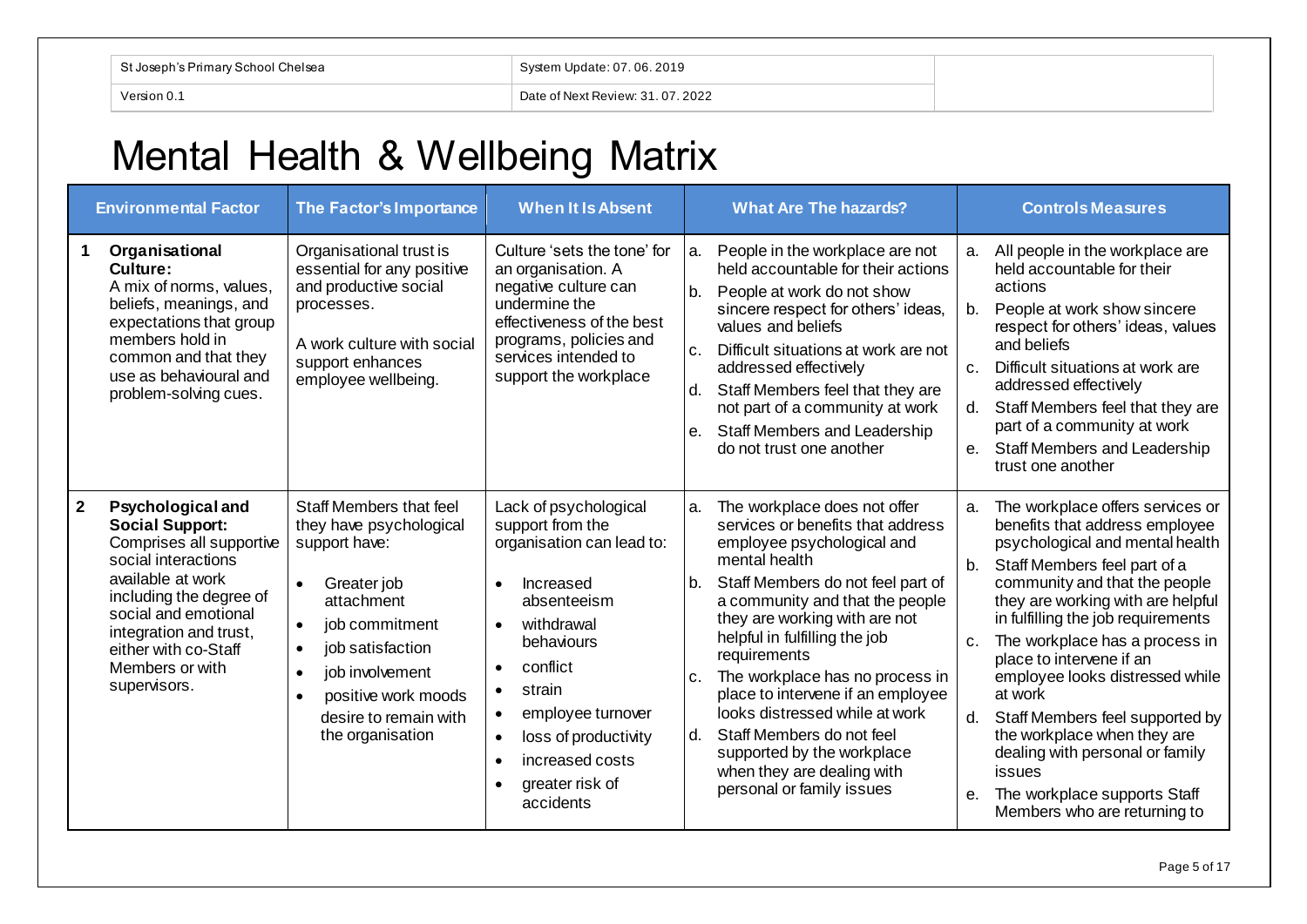| ∣ St Joseph's Primary School Chelsea | System Update: 07.06.2019         |
|--------------------------------------|-----------------------------------|
| Version 0.                           | Date of Next Review: 31, 07, 2022 |

| <b>Environmental Factor</b>                                                                                                                                                                                                                                                                                                                                                                                                                                                                                                                                                                                                                  | The Factor's Importance                                                                                                                                                                                                                     | <b>When It Is Absent</b>                                                                                                                                                                                                                                                                       | <b>What Are The hazards?</b>                                                                                                                                                                                                                                                                                                                                                                                                                  | <b>Controls Measures</b>                                                                                                                                                                                                                                                                                                                                                                                                                                                                                                                                                                                                                                                                                                                                                   |
|----------------------------------------------------------------------------------------------------------------------------------------------------------------------------------------------------------------------------------------------------------------------------------------------------------------------------------------------------------------------------------------------------------------------------------------------------------------------------------------------------------------------------------------------------------------------------------------------------------------------------------------------|---------------------------------------------------------------------------------------------------------------------------------------------------------------------------------------------------------------------------------------------|------------------------------------------------------------------------------------------------------------------------------------------------------------------------------------------------------------------------------------------------------------------------------------------------|-----------------------------------------------------------------------------------------------------------------------------------------------------------------------------------------------------------------------------------------------------------------------------------------------------------------------------------------------------------------------------------------------------------------------------------------------|----------------------------------------------------------------------------------------------------------------------------------------------------------------------------------------------------------------------------------------------------------------------------------------------------------------------------------------------------------------------------------------------------------------------------------------------------------------------------------------------------------------------------------------------------------------------------------------------------------------------------------------------------------------------------------------------------------------------------------------------------------------------------|
|                                                                                                                                                                                                                                                                                                                                                                                                                                                                                                                                                                                                                                              |                                                                                                                                                                                                                                             | incidents and injuries<br>$\bullet$                                                                                                                                                                                                                                                            | The workplace does not support<br>е.<br>Staff Members who are returning<br>to work after time off due to a<br>mental health condition<br>People in the organisation do not<br>f.<br>have a good understanding of<br>the importance of employee<br>mental health                                                                                                                                                                               | work after time off due to a<br>mental health condition<br>$f_{\cdot}$<br>People in the organisation have<br>a good understanding of the<br>importance of employee mental<br>health                                                                                                                                                                                                                                                                                                                                                                                                                                                                                                                                                                                        |
| 3 Leadership &<br><b>Expectations:</b><br>Is present in an<br>environment, in which<br>leadership is effective<br>and provides sufficient<br>support that helps Staff<br>Members know what<br>they need to do,<br>explains how their work<br>contributes to the<br>organisation, and<br>discusses the nature<br>and expected outcomes<br>of impending changes.<br>Lack of role clarity arises<br>when work objectives,<br>key accountabilities,<br>colleague expectations<br>and the overall scope<br>and responsibilities of an<br>employee's job are not<br>clear. Role conflict may<br>occur when an employee<br>is required to perform a | Effective leadership<br>increases employee<br>morale, resilience and<br>trust, and decreases<br>employee frustration and<br>conflict.<br>Good leadership results in<br>Staff Members with higher<br>job wellbeing and reduced<br>sick leave | Leaders who do not<br>demonstrate visible<br>concern for their own<br>physical and<br>psychological health set a<br>negative example for their<br>staff and can undermine<br>the legitimacy of any<br>organisational program,<br>policy and/or service<br>intended to support Staff<br>Members | In their jobs, Staff Members do<br>a.<br>not know what they are expected<br>to do<br>Leadership in the workplace is<br>b.<br>not effective<br>c.<br>Staff Members are not informed<br>about important changes at work<br>in a timely manner<br>d.<br>Supervisors do not provide<br>helpful feedback to Staff<br>Members on their expected and<br>actual performance<br>The workplace does not provide<br>е.<br>clear, effective communication | In their jobs, Staff Members<br>a.<br>know what they are expected to<br>do<br>Leadership in the workplace is<br>b.<br>effective<br>Staff Members are informed<br>C <sub>1</sub><br>about important changes at work<br>in a timely manner<br>Supervisors provide helpful<br>d.<br>feedback to Staff Members on<br>their expected and actual<br>performance<br>The workplace provides clear,<br>е.<br>effective communication<br>f.<br>The workplace provides<br>corporate/workplace induction<br>The workplace provides Staff<br>g.<br>Members with an up-to-date role<br>or position description, which<br>includes the role purpose,<br>reporting relationships and the<br>key duties expected of them<br>The workplace implements a<br>h.<br>performance feedback system |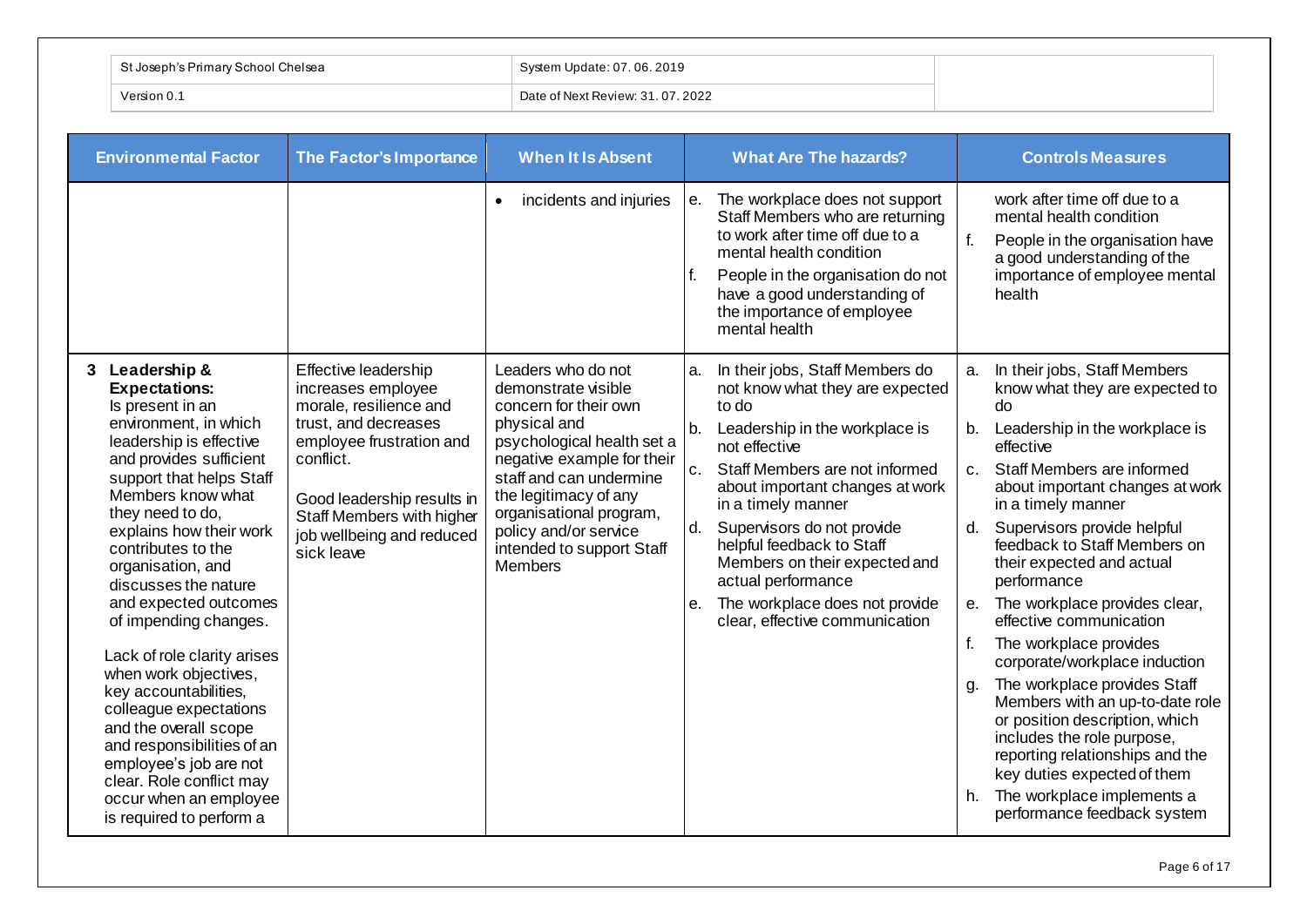| .`helsea<br>/School<br>locant | Update: 07, 06, 2019<br>System      |
|-------------------------------|-------------------------------------|
| Version 0.                    | f Next Review: 31, 07, 2022<br>Dat. |

| <b>Environmental Factor</b>                                                                                                                                                                                                                                                                                                                                                                                                               | The Factor's Importance                                                                                                              | <b>When It Is Absent</b>                                                                                                                                  | <b>What Are The hazards?</b>                                                                                                                                                                                                           | <b>Controls Measures</b>                                                                                                                                                                                                                                                                                                                                                                                                                                                                                                                                                                                                                                                                 |
|-------------------------------------------------------------------------------------------------------------------------------------------------------------------------------------------------------------------------------------------------------------------------------------------------------------------------------------------------------------------------------------------------------------------------------------------|--------------------------------------------------------------------------------------------------------------------------------------|-----------------------------------------------------------------------------------------------------------------------------------------------------------|----------------------------------------------------------------------------------------------------------------------------------------------------------------------------------------------------------------------------------------|------------------------------------------------------------------------------------------------------------------------------------------------------------------------------------------------------------------------------------------------------------------------------------------------------------------------------------------------------------------------------------------------------------------------------------------------------------------------------------------------------------------------------------------------------------------------------------------------------------------------------------------------------------------------------------------|
| task within a role that<br>conflicts with their values<br>or expectations.<br>Task conflict may arise<br>over resources,<br>procedures and policies<br>or disagreements about<br>facts. They can be<br>managed by ensuring<br>there is role clarity and<br>appropriate<br>communication.<br>Relationship conflict can<br>present itself in various<br>ways, including<br>animosity, social conflict<br>and abusive supervisory<br>styles. |                                                                                                                                      |                                                                                                                                                           |                                                                                                                                                                                                                                        | (i.e. Performance Development<br>Plan), where Staff Members<br>receive regular feedback on jobs<br>well done and any areas of<br>improvement<br>There is a system in place to<br>j.<br>enable Staff Members to raise<br>concerns about any conflicts<br>they have in their role and<br>responsibilities (e.g. holding<br>regular team meetings to enable<br>Staff Members to discuss any<br>potential role conflict)<br>Develop and implement formal<br>and informal confidential<br>complaint handling processes to<br>enable the reporting of<br>inappropriate behaviour<br>k. Promote a team culture where<br>Staff Members assist each other<br>and provide support when<br>required |
| <b>Civility &amp; Respect:</b><br>4<br>Is present in a work<br>environment where Staff<br>Members are respectful<br>and considerate in their<br>interactions with one                                                                                                                                                                                                                                                                     | A civil and respectful<br>workplace is related to:<br>Greater job<br>satisfaction<br>greater perceptions of<br>$\bullet$<br>fairness | Emotional exhaustion<br>amongst staff, greater<br>conflicts, and job<br>withdrawals.<br>Bullying which is<br>associated with<br>psychological complaints, | People do not treat each other<br>a.<br>with respect and consideration in<br>the workplace<br>The workplace does not<br>b.<br>effectively handle conflicts<br>between stakeholders (Staff<br>Members, contractors, public,<br>$etc.$ ) | People treat each other with<br>a.<br>respect and consideration in the<br>workplace<br>b.<br>The workplace effectively<br>handles conflicts between<br>stakeholders (Staff Members,<br>contractors, public, etc.)                                                                                                                                                                                                                                                                                                                                                                                                                                                                        |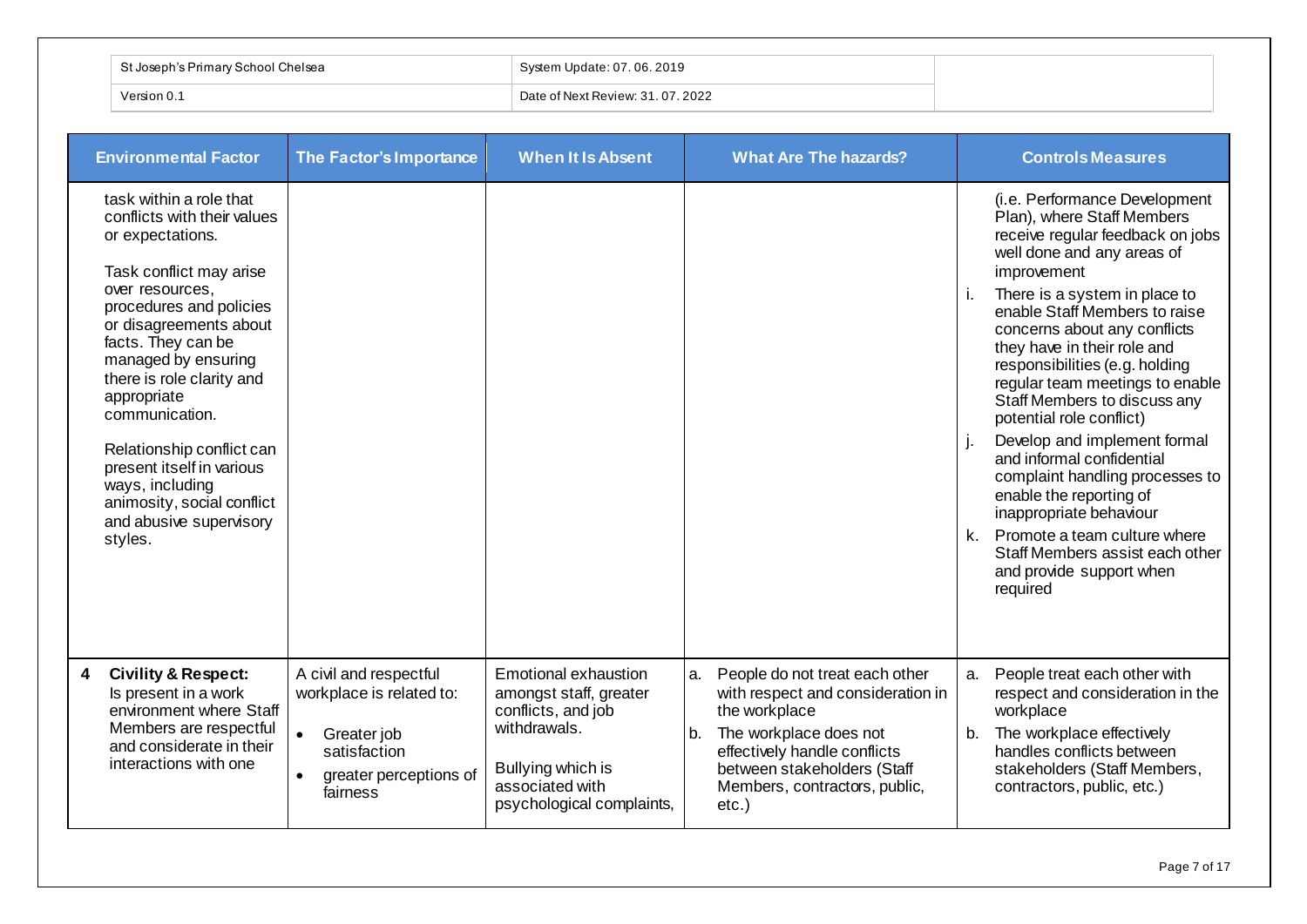| `t Joseph's Primary School Chelsea | System Update: 07.06.2019                  |
|------------------------------------|--------------------------------------------|
| Version 0. .                       | $^{\circ}$ Date of Next Review: 31.07.2022 |

| <b>Environmental Factor</b>                                                                                                                                                                                                                                                                                                                                                                                                                                                                                                                                                                                                                             | The Factor's Importance                                                                                                                                                                                                                                                                                                                       | <b>When It Is Absent</b>                                                                                                   | <b>What Are The hazards?</b>                                                                                                                                                                                                     | <b>Controls Measures</b>                                                                                                                                                                                                                                                                                                                                                                                                                                                                                                                                                                                                                                                                                                                                                             |
|---------------------------------------------------------------------------------------------------------------------------------------------------------------------------------------------------------------------------------------------------------------------------------------------------------------------------------------------------------------------------------------------------------------------------------------------------------------------------------------------------------------------------------------------------------------------------------------------------------------------------------------------------------|-----------------------------------------------------------------------------------------------------------------------------------------------------------------------------------------------------------------------------------------------------------------------------------------------------------------------------------------------|----------------------------------------------------------------------------------------------------------------------------|----------------------------------------------------------------------------------------------------------------------------------------------------------------------------------------------------------------------------------|--------------------------------------------------------------------------------------------------------------------------------------------------------------------------------------------------------------------------------------------------------------------------------------------------------------------------------------------------------------------------------------------------------------------------------------------------------------------------------------------------------------------------------------------------------------------------------------------------------------------------------------------------------------------------------------------------------------------------------------------------------------------------------------|
| another, as well as with<br>clients and the public.<br>Incivility in the<br>workplace involves low-<br>intensity, inappropriate<br>behaviour with<br>ambiguous intent to<br>harm the recipient, in<br>violation of workplace<br>norms for mutual<br>respect. Examples of<br>incivility include<br>rudeness, sarcasm,<br>mocking, disparaging<br>remarks and the<br>belittling or excluding of<br>others and can be<br>verbal or in writing, e.g.<br>emails.<br>Tolerance of incivility in<br>the workplace may<br>increase the risk of more<br>significant<br>counterproductive<br>behaviours such as<br>workplace harassment<br>and bullying occurring | a more positive<br>$\bullet$<br>attitude<br>improved morale<br>$\bullet$<br>better teamwork<br>$\bullet$<br>greater interest in<br>$\bullet$<br>personal development<br>engagement in<br>$\bullet$<br>problem resolution<br>enhanced supervisor-<br>$\bullet$<br>staff relationships<br>reduction in sick leave<br>$\bullet$<br>and turnover. | depression, burnout,<br>anxiety, aggression,<br>psychosomatic complaints<br>and musculoskeletal<br>health complaints.      | Staff Members from all<br>C <sub>1</sub><br>backgrounds are not treated<br>fairly in our workplace<br>The workplace has no effective<br>d.<br>ways of addressing inappropriate<br>behaviour by contractors, clients<br>or public | Staff Members from all<br>$C_{\rm L}$<br>backgrounds are treated fairly in<br>our workplace<br>The workplace has effective<br>d.<br>ways of addressing<br>inappropriate behaviour by<br>contractors, clients or public<br>Clarify team rules of<br>е.<br>engagement or develop a team<br>charter where relevant<br>$f_{\cdot}$<br>Promote the School's values<br>within the workplace<br>Principals provide timely<br>g.<br>feedback and comments about<br>actual workplace experiences<br>and situations that link with or<br>reflect organisational values<br>and/or code of conduct<br>Identify specific behaviour and<br>h.<br>initiate a frank conversation with<br>an employee or group of Staff<br>Members that will involve<br>provision of clear and supportive<br>feedback |
| Psychological<br>5<br>Competencies &<br><b>Requirements:</b><br>Is present when<br>psychological demands                                                                                                                                                                                                                                                                                                                                                                                                                                                                                                                                                | A good job fit is<br>associated with:                                                                                                                                                                                                                                                                                                         | Staff Members can<br>experience job strain<br>expressed as emotional<br>distress and provocation,<br>excessive dwelling on | The workplace does not consider<br>a.<br>existing systems to re-design<br>work tasks                                                                                                                                             | The workplace considers<br>a.<br>existing work systems and<br>allows for work redesign                                                                                                                                                                                                                                                                                                                                                                                                                                                                                                                                                                                                                                                                                               |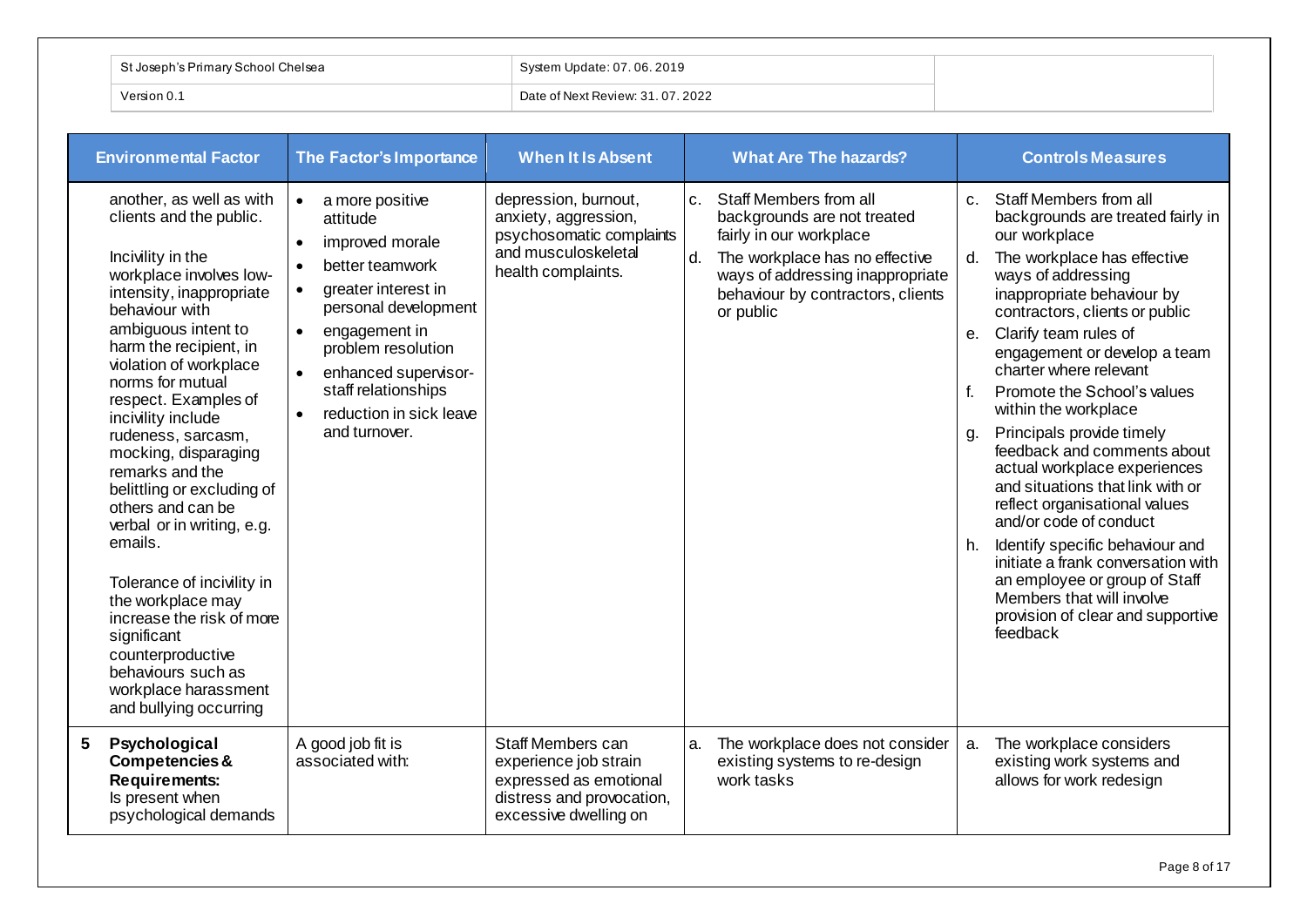| Priman     | : $\sim$ | 2019<br>indot                   |
|------------|----------|---------------------------------|
| Version 0. |          | Date of Next Review: 31.07.2022 |

| <b>Environmental Factor</b>                                                                                   | The Factor's Importance                                                                                                                                                                                                | <b>When It Is Absent</b>                                                                                                                                                                                                                                                           | <b>What Are The hazards?</b>                                                                                                                                                                                                                                                                                                                                                                                                                                                                                                                                                                                                                                                                                                                                                                                                                                                                                                                                                        | <b>Controls Measures</b>                                                                                                                                                                                                                                                                                                                                                                                                                                                                                                                                                                                                                                                                                                                                                                                                                                                                                                  |
|---------------------------------------------------------------------------------------------------------------|------------------------------------------------------------------------------------------------------------------------------------------------------------------------------------------------------------------------|------------------------------------------------------------------------------------------------------------------------------------------------------------------------------------------------------------------------------------------------------------------------------------|-------------------------------------------------------------------------------------------------------------------------------------------------------------------------------------------------------------------------------------------------------------------------------------------------------------------------------------------------------------------------------------------------------------------------------------------------------------------------------------------------------------------------------------------------------------------------------------------------------------------------------------------------------------------------------------------------------------------------------------------------------------------------------------------------------------------------------------------------------------------------------------------------------------------------------------------------------------------------------------|---------------------------------------------------------------------------------------------------------------------------------------------------------------------------------------------------------------------------------------------------------------------------------------------------------------------------------------------------------------------------------------------------------------------------------------------------------------------------------------------------------------------------------------------------------------------------------------------------------------------------------------------------------------------------------------------------------------------------------------------------------------------------------------------------------------------------------------------------------------------------------------------------------------------------|
| of any given job are<br>documented and<br>assessed in conjunction<br>with the physical<br>demands of the job. | fewer health<br>complaints<br>lower levels of<br>$\bullet$<br>depression<br>greater self-esteem,<br>$\bullet$<br>a more positive self-<br>concept<br>enhanced<br>performance<br>job satisfaction<br>employee retention | thoughts, defensiveness,<br>energy depletion and<br>lower mood levels.<br>Job misfit is linked to<br>fewer applicants in the<br>recruitment and training<br>process, lack of<br>enjoyment and<br>engagement, poor<br>productivity, conflict, and<br>greater voluntary<br>turnover. | The workplace does not assess<br>b.<br>employee demand and job<br>control issues such as physical<br>and psychological job demands<br>The workplace does not assess<br>C.<br>the level of job control and<br>autonomy afforded to tis Staff<br><b>Members</b><br>The workplace does not monitor<br>$d_{\cdot}$<br>the management system to<br>address behaviours that impact<br>Staff Members and the<br>workplace<br>The workplace does not value<br>e.<br>employee input particularly<br>during periods of change and the<br>execution of work<br>The workplace does not monitor<br>the level of emphasis on<br>production issues<br>The workplace does not review<br>g.<br>its management accountability<br>system that deals with<br>performance issues and how<br>Staff Members can report errors<br>The workplace does not<br>h.<br>emphasise recruitment, training,<br>and promotion practices that aim<br>for the highest level of<br>interpersonal competencies at<br>work | The workplace assesses<br>b.<br>employee demand and job<br>control issues such as physical<br>and psychological job demands<br>The workplace assesses the<br>$C_{1}$<br>level of job control and<br>autonomy afforded to tis Staff<br><b>Members</b><br>The workplace monitors the<br>d.<br>management system to address<br>behaviours that impact Staff<br>Members and the workplace<br>The workplace values employee<br>е.<br>input particularly during periods<br>of change and the execution of<br>work<br>f.<br>The workplace monitors the level<br>of emphasis on production<br>issues<br>The workplace reviews its<br>g.<br>management accountability<br>system that deals with<br>performance issues and how<br>Staff Members can report errors<br>The workplace emphasizes<br>h.<br>recruitment, training, and<br>promotion practices that aim for<br>the highest level of interpersonal<br>competencies at work |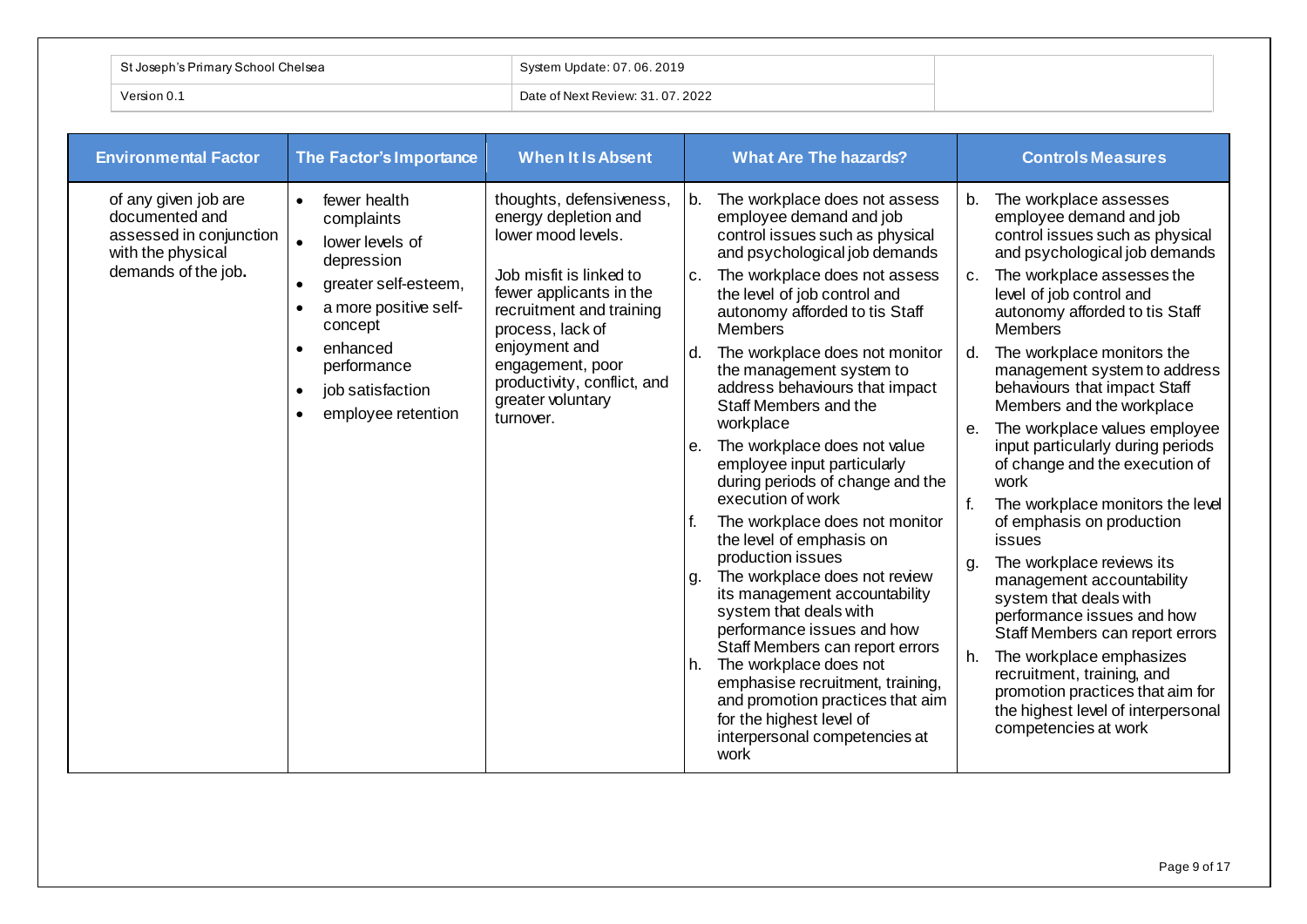| └ St Joseph's Primary School Chelsea | System Update: 07.06.2019         |
|--------------------------------------|-----------------------------------|
| ∑ersion 0.                           | Date of Next Review: 31, 07, 2022 |

| <b>Environmental Factor</b>                                                                                                                                                                                                                                                                                  | The Factor's Importance                                                                                                                                                                                                                         | <b>When It Is Absent</b>                                                                                                                                                          | <b>What Are The hazards?</b>                                                                                                                                                                                                                                                                                                                                                                                                                                                                                         | <b>Controls Measures</b>                                                                                                                                                                                                                                                                                                                                                                                                                                                          |
|--------------------------------------------------------------------------------------------------------------------------------------------------------------------------------------------------------------------------------------------------------------------------------------------------------------|-------------------------------------------------------------------------------------------------------------------------------------------------------------------------------------------------------------------------------------------------|-----------------------------------------------------------------------------------------------------------------------------------------------------------------------------------|----------------------------------------------------------------------------------------------------------------------------------------------------------------------------------------------------------------------------------------------------------------------------------------------------------------------------------------------------------------------------------------------------------------------------------------------------------------------------------------------------------------------|-----------------------------------------------------------------------------------------------------------------------------------------------------------------------------------------------------------------------------------------------------------------------------------------------------------------------------------------------------------------------------------------------------------------------------------------------------------------------------------|
| 6 Growth &<br>Development:<br>Is present in a work<br>environment where Staff<br>Members receive<br>encouragement and<br>support in the<br>development of their<br>interpersonal, emotional,<br>and job skills.                                                                                              | Employee development<br>increases goal<br>commitment,<br>organisational<br>commitment and job<br>satisfaction.<br>Skill acquisition and<br>career development<br>enhance employee<br>wellbeing                                                  | Staff Members who are<br>not challenged by their<br>work will grow bored, their<br>wellbeing will suffer, and<br>their performance will<br>drop.                                  | Staff Members not receive<br>a.<br>feedback at work that helps them<br>grow and develop<br>b <sub>1</sub><br>Supervisors are not open to<br>employee ideas for taking on<br>new opportunities and challenges<br>Staff Members do not have<br>C <sub>1</sub><br>opportunities to advance within<br>their organisation<br>The organisation does not value<br>d.<br>Staff Members' ongoing growth<br>and development<br>Staff Members do not have the<br>e.<br>opportunity to develop their<br>"people skills" at work. | Staff Members receive feedback<br>a.<br>at work that helps them grow<br>and develop<br>Supervisors are open to<br>b.<br>employee ideas for taking on<br>new opportunities and<br>challenges<br><b>Staff Members have</b><br>$C_{1}$<br>opportunities to advance within<br>their organisation<br>The organisation values Staff<br>d.<br>Members' ongoing growth and<br>development<br>Staff Members have the<br>$e_{1}$<br>opportunity to develop their<br>"people skills" at work |
| <b>Recognition &amp;</b><br>7<br>Reward:<br>Is present in a work<br>environment where<br>there is appropriate<br>acknowledgement and<br>appreciation of Staff<br>Members' efforts in a<br>fair and timely manner,<br>e.g. recognition of good<br>performance and years<br>served, and/milestones<br>reached. | Recognition and reward:<br><b>Motivates Staff</b><br><b>Members</b><br>Fuels the desire to<br>excel<br><b>Builds self-esteem</b><br>$\bullet$<br><b>Encourages Staff</b><br>Members to exceed<br>expectation<br>Enhances team<br><b>SUCCESS</b> | Lack of recognitions and<br>reward undermines<br>employee confidence in<br>their work and trust in the<br>organisation.<br>Staff Members may feel<br>demoralised and may<br>quit. | Immediate supervisor does not<br>a.<br>demonstrate appreciation of Staff<br>Members' contributions<br>b.<br>Staff Members are not paid fairly<br>for the work they do<br>The workplace does not<br>$C_{\cdot}$<br>appreciate efforts made by Staff<br><b>Members</b><br>The workplace does not<br>d.<br>celebrate shared<br>accomplishments<br>The workplace does not value<br>е.<br>Staff Members' commitment and<br>passion for their work                                                                         | Immediate supervisor<br>а.<br>demonstrates appreciation of<br><b>Staff Members' contributions</b><br>Staff Members are paid fairly for<br>b.<br>the work they do<br>The workplace appreciates<br>C <sub>1</sub><br>efforts made by Staff Members<br>The workplace celebrates<br>d.<br>shared accomplishments<br>The workplace values Staff<br>$e_{i}$<br>Members' commitment and<br>passion for their work                                                                        |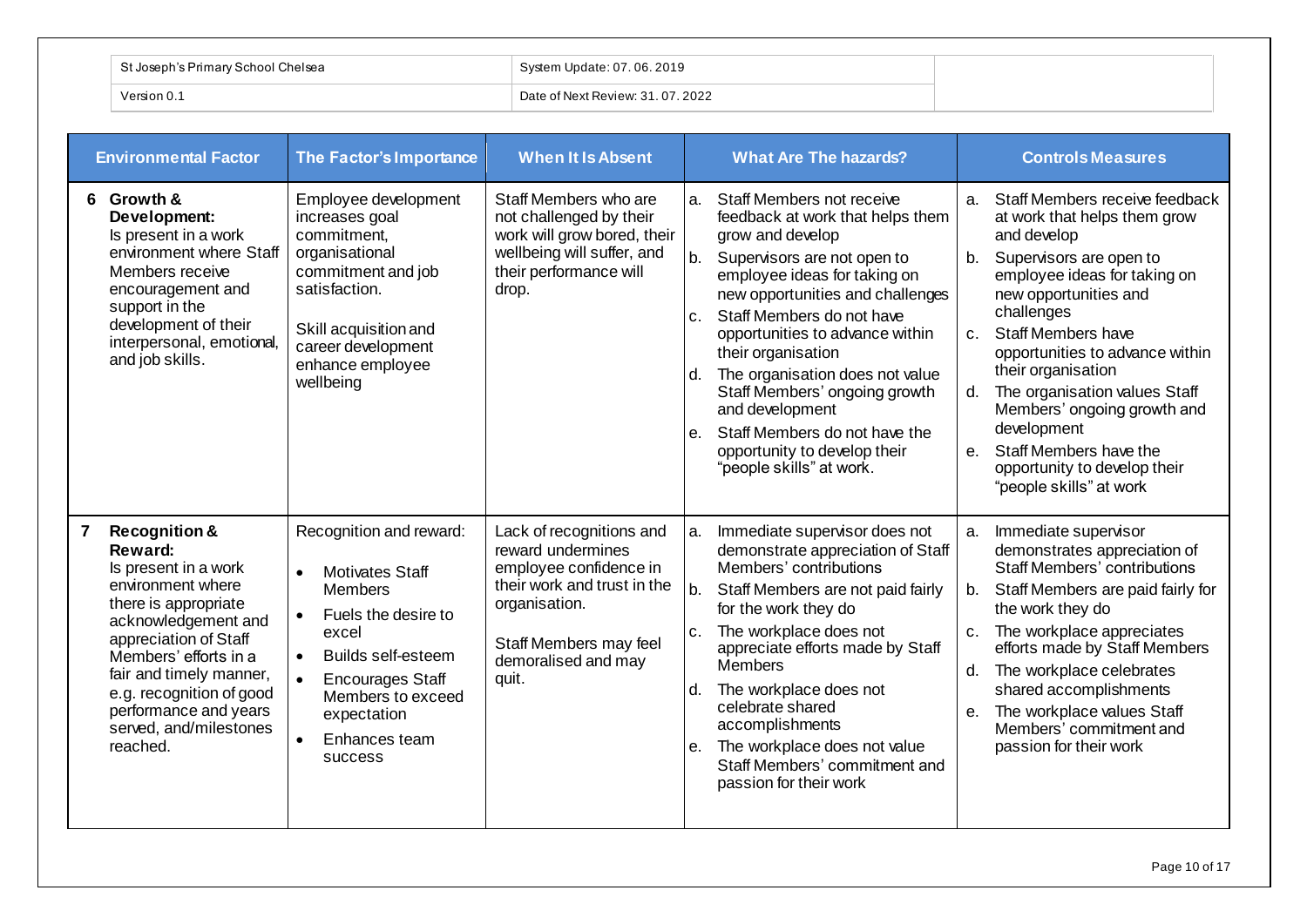|             | St Joseph's Primary School Chelsea | System Update: 07.06.2019         |
|-------------|------------------------------------|-----------------------------------|
| Version 0.1 |                                    | Date of Next Review: 31, 07, 2022 |

| <b>Environmental Factor</b>                                                                                                                                                                                                                                                                                                                                                                                                                                                                                                                                                                      | The Factor's Importance                                                                                                                                                                                          | <b>When It Is Absent</b>                                                                                                                                                      | <b>What Are The hazards?</b>                                                                                                                                                                                                                                                                                                                                                                                                                                                                                                                | <b>Controls Measures</b>                                                                                                                                                                                                                                                                                                                                                                                                                                                                                                                                                                                                                                                                                                                                                                                                                                                                                                                                                                                                                       |
|--------------------------------------------------------------------------------------------------------------------------------------------------------------------------------------------------------------------------------------------------------------------------------------------------------------------------------------------------------------------------------------------------------------------------------------------------------------------------------------------------------------------------------------------------------------------------------------------------|------------------------------------------------------------------------------------------------------------------------------------------------------------------------------------------------------------------|-------------------------------------------------------------------------------------------------------------------------------------------------------------------------------|---------------------------------------------------------------------------------------------------------------------------------------------------------------------------------------------------------------------------------------------------------------------------------------------------------------------------------------------------------------------------------------------------------------------------------------------------------------------------------------------------------------------------------------------|------------------------------------------------------------------------------------------------------------------------------------------------------------------------------------------------------------------------------------------------------------------------------------------------------------------------------------------------------------------------------------------------------------------------------------------------------------------------------------------------------------------------------------------------------------------------------------------------------------------------------------------------------------------------------------------------------------------------------------------------------------------------------------------------------------------------------------------------------------------------------------------------------------------------------------------------------------------------------------------------------------------------------------------------|
| 8<br>Involvement &<br>Influence:<br>Is present is a work<br>environment where Staff<br>Members are included in<br>discussions about how<br>their work is done and<br>how important decisions<br>are made.<br>This includes how<br>organisational change is<br>managed and<br>communicated in the<br>organisation. Change<br>can be related to<br>alterations in individual<br>work conditions (e.g.<br>change of role or the<br>introduction of new<br>technology), or can be<br>related to work-team or<br>organisational level<br>changes (such as<br>mergers, restructures or<br>downsizing). | <b>Staff Members are</b><br>more likely to be<br>engaged, to have<br>higher morale, and<br>to take pride in their<br>organisation when<br>Staff Members feel<br>they have<br>meaningful input<br>into their work | Staff Members tend to<br>feel a sense of<br>indifference or<br>helplessness.<br>Job alienation associated<br>with cynicism and<br>distress, greater turnover,<br>and burnout. | Staff Members are not able to<br>a.<br>talk to their immediate<br>supervisors about how their work<br>is done<br>Staff Members do not have<br>b <sub>1</sub><br>control over how they organise<br>their work<br>c.<br>Employee opinions and<br>suggestions are not considered<br>with respect to work<br>Staff Members are not informed<br>d.<br>of important change that can<br>impact how their work is done<br>The workplace does not<br>е.<br>encourage input from all Staff<br>Members on important decisions<br>related to their work | Staff Members are able to talk to<br>а.<br>their immediate supervisors<br>about how their work is done<br>Staff Members have some<br>b.<br>control over how they organise<br>their work<br>Employee opinions and<br>C <sub>1</sub><br>suggestions are considered with<br>respect to work<br>Staff Members are informed of<br>d.<br>important change that can<br>impact how their work is done<br>The workplace encourages input<br>е.<br>from all Staff Members on<br>important decisions related to<br>their work<br>f.<br>The workplace consults with<br>Staff Members about proposed<br>changes that may affect the<br>health and safety of Staff<br><b>Members</b><br>The workplace communicates<br>g.<br>with Staff Members and seeks<br>their participation in the change<br>process<br>The workplace establishes a<br>h.<br>communication system (e.g.<br>meetings or emails) that keeps<br>Staff Members regularly updated<br>on developments<br>Developments are<br>j.<br>communicated in a timely<br>manner to prevent the spread of |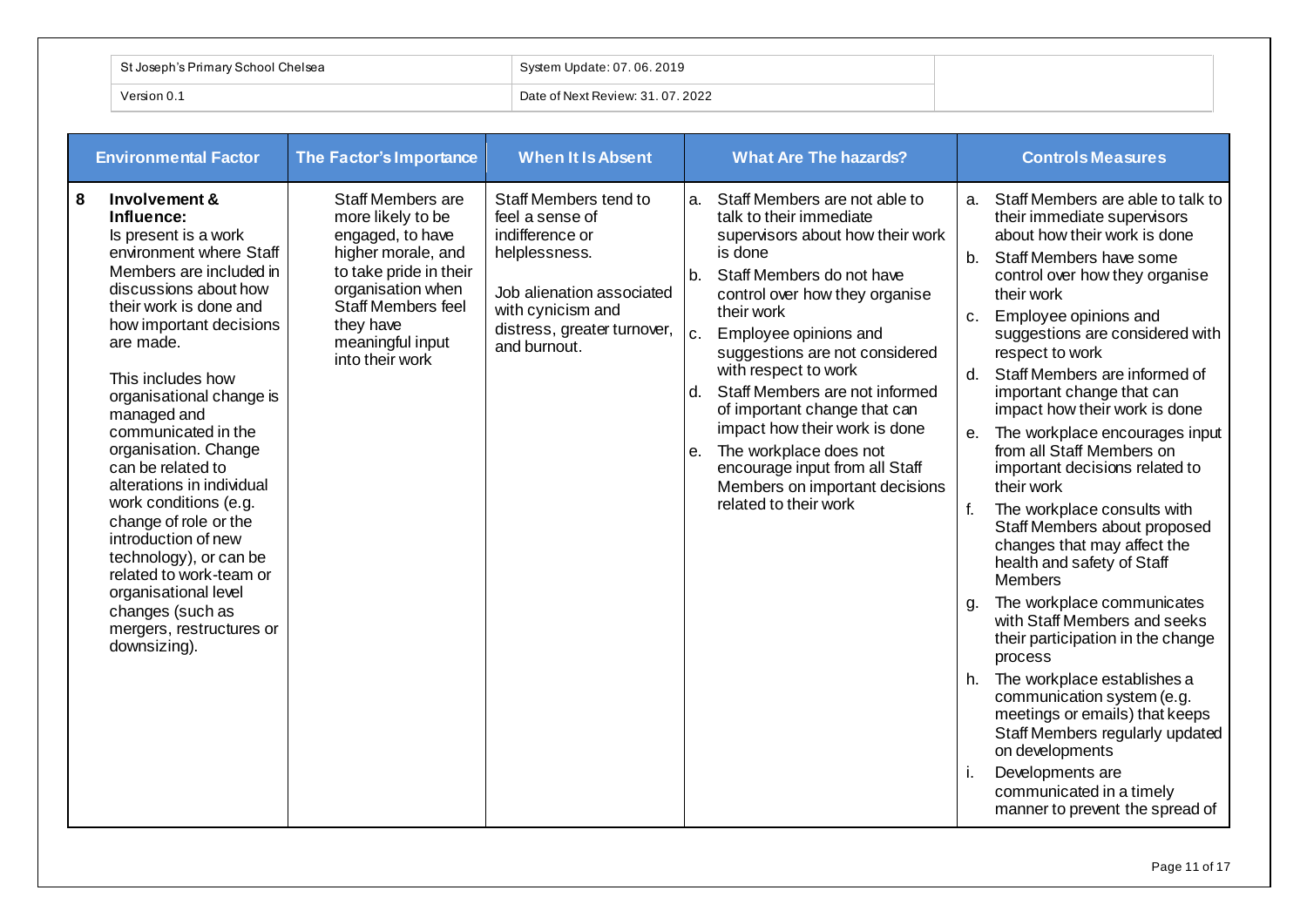| i's Primary School Chelsea<br>St Joseph's | System Update: 07.06.2019         |
|-------------------------------------------|-----------------------------------|
| Version 0.                                | Date of Next Review: 31, 07, 2022 |

| <b>Environmental Factor</b>                                                                                                                                                                                                                                                                                                                                                                                                                                                                                                           | The Factor's Importance                                                                                                                                                                                                                                                                                                                                                                                                     | <b>When It Is Absent</b>                                                                                                                                                                                                                                                                    | <b>What Are The hazards?</b>                                                                                                                                                                                                                                                                                                                                                                                                                                                                                                                                                                                                                                                                                                                                                                                                                                                                                                           | <b>Controls Measures</b>                                                                                                                                                                                                                                                                                                                                                                                                                                                                                                                                                                                                                                                                                                                                                                                                                                                                                                                                             |
|---------------------------------------------------------------------------------------------------------------------------------------------------------------------------------------------------------------------------------------------------------------------------------------------------------------------------------------------------------------------------------------------------------------------------------------------------------------------------------------------------------------------------------------|-----------------------------------------------------------------------------------------------------------------------------------------------------------------------------------------------------------------------------------------------------------------------------------------------------------------------------------------------------------------------------------------------------------------------------|---------------------------------------------------------------------------------------------------------------------------------------------------------------------------------------------------------------------------------------------------------------------------------------------|----------------------------------------------------------------------------------------------------------------------------------------------------------------------------------------------------------------------------------------------------------------------------------------------------------------------------------------------------------------------------------------------------------------------------------------------------------------------------------------------------------------------------------------------------------------------------------------------------------------------------------------------------------------------------------------------------------------------------------------------------------------------------------------------------------------------------------------------------------------------------------------------------------------------------------------|----------------------------------------------------------------------------------------------------------------------------------------------------------------------------------------------------------------------------------------------------------------------------------------------------------------------------------------------------------------------------------------------------------------------------------------------------------------------------------------------------------------------------------------------------------------------------------------------------------------------------------------------------------------------------------------------------------------------------------------------------------------------------------------------------------------------------------------------------------------------------------------------------------------------------------------------------------------------|
|                                                                                                                                                                                                                                                                                                                                                                                                                                                                                                                                       |                                                                                                                                                                                                                                                                                                                                                                                                                             |                                                                                                                                                                                                                                                                                             |                                                                                                                                                                                                                                                                                                                                                                                                                                                                                                                                                                                                                                                                                                                                                                                                                                                                                                                                        | rumours and enhances Staff<br>Members' feelings of job security                                                                                                                                                                                                                                                                                                                                                                                                                                                                                                                                                                                                                                                                                                                                                                                                                                                                                                      |
| 9<br>Workload<br>Management:<br>Is present in a work<br>environment where<br>assigned tasks and<br>responsibilities can be<br>accomplished<br>successfully within the<br>time available.<br><b>While Staff Members</b><br>may need challenging<br>tasks to maintain their<br>interest and motivation<br>to develop new skills, it<br>is important that<br>demands do not exceed<br>their ability to cope.<br>Workload and work<br>demands include:<br>Time pressure<br>Mental demands<br>Physical demands<br><b>Emotional demands</b> | There is a unique<br>$\bullet$<br>relationship between<br>job demands,<br>intellectual demands<br>and job satisfaction.<br>Job demands<br>reduce job<br>satisfaction, while<br>intellectual demands<br>or decision-making<br>latitude, increase job<br>satisfaction.<br>Even when there<br>$\bullet$<br>are high demands, if<br>Staff Members also<br>have high decision-<br>making ability, they<br>will be able to thrive | Increased demands,<br>without opportunities for<br>control, result in physical,<br>psychological and<br>emotional fatigue, and<br>increase stress and strain.<br>Excessive workload is<br>one of the main reasons<br>Staff Members are<br>negative about their jobs<br>and their employers. | The amount of work Staff<br>a.<br>Members are expected to do is<br>not reasonable for their positions<br>Staff Members do not have the<br>b <sub>1</sub><br>equipment and resources<br>needed to do their jobs well<br>Staff Members cannot talk to<br>c.<br>their supervisors about the<br>amount of work they have to do<br>Staff Members' work is<br>d.<br>unnecessarily interrupted /<br>disrupted<br>Staff Members do not have an<br>е.<br>appropriate level of control over<br>prioritising tasks and<br>responsibilities when facing<br>multiple demands<br>Staff Members are performing<br>f.<br>tasks under unrealistic time<br>pressure<br>Tasks require extensive periods<br>g.<br>of concentration<br>Tasks require complex and high-<br>h.<br>level decision making beyond an<br>employee's capability<br>Tasks require unreasonable<br>İ.<br>physical demands<br>Tasks that are emotionally<br>disturbing, requires high | The amount of work Staff<br>a <sub>z</sub><br>Members is expected to do is<br>reasonable for their positions<br>Staff Members have the<br>$b_{1}$<br>equipment and resources<br>needed to do their jobs well<br>Staff Members can talk to their<br>$C_{\cdot}$<br>supervisors about the amount of<br>work they have to do<br>Staff Members' work is free from<br>d.<br>unnecessary interruptions and<br>disruptions<br>Staff Members have an<br>е.<br>appropriate level of control over<br>prioritising tasks and<br>responsibilities when facing<br>multiple demands<br>f.<br>Provide Staff Members adequate<br>time to complete their tasks and<br>allow them to have input when<br>determining the timing and pace<br>of their work<br>Set realistic and achievable<br>g.<br>targets, and take into account<br>existing workloads when setting<br>targets<br>Regularly review workloads to<br>h.<br>ensure Staff Members have<br>sufficient resources in terms of |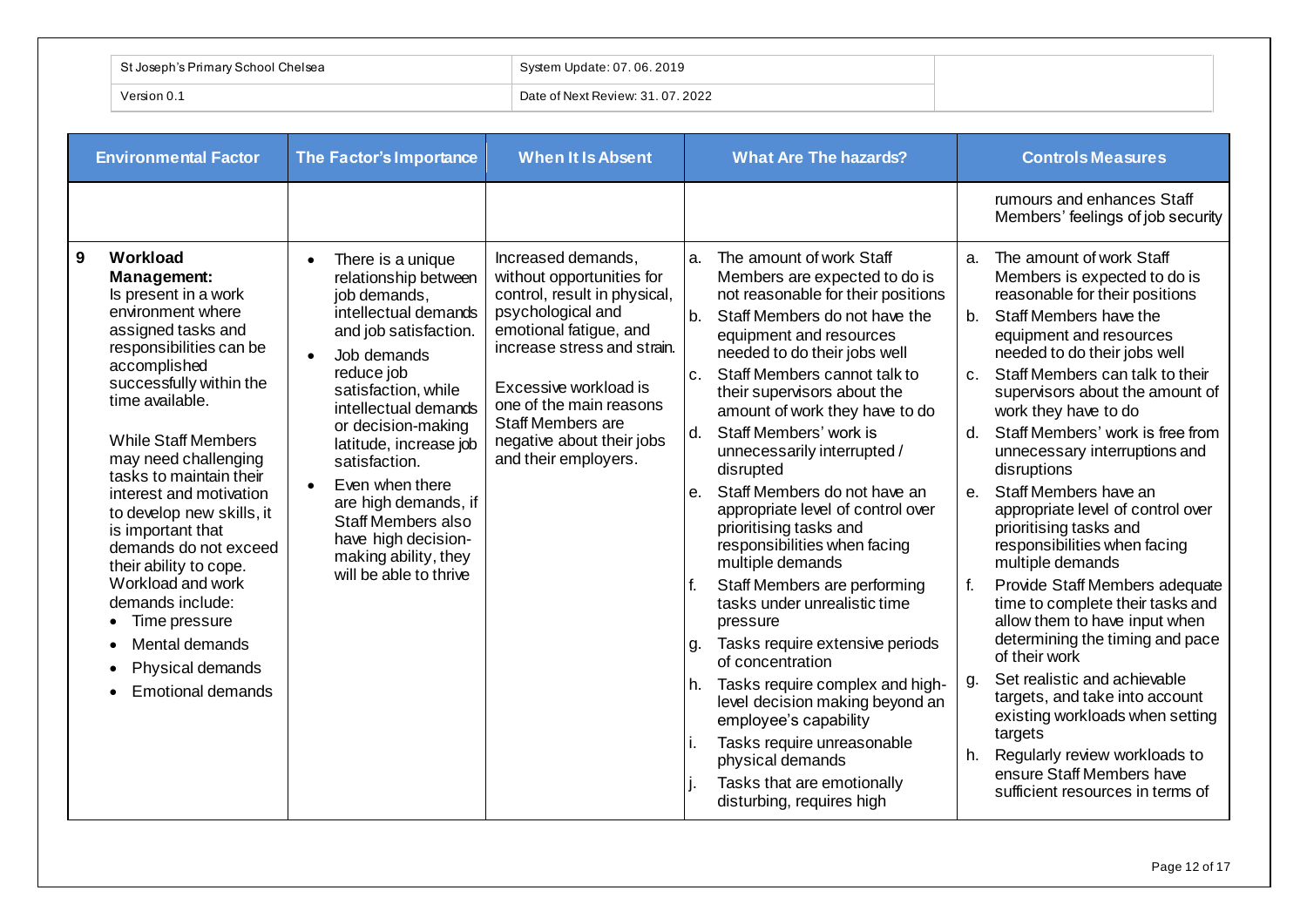| t Joseph's Primary School Chelsea `` | System Update: 07.06.2019         |
|--------------------------------------|-----------------------------------|
| Version 0.1                          | Date of Next Review: 31, 07, 2022 |

| <b>Environmental Factor</b> | The Factor's Importance | <b>When It Is Absent</b> | <b>What Are The hazards?</b>                                                                                    | <b>Controls Measures</b>                                                                                                                                                                                         |
|-----------------------------|-------------------------|--------------------------|-----------------------------------------------------------------------------------------------------------------|------------------------------------------------------------------------------------------------------------------------------------------------------------------------------------------------------------------|
|                             |                         |                          | emotional involvement or<br>requires Staff Members to<br>regularly suppress their<br>emotions, e.g. counselling | time, administrative support or<br>equipment<br>Monitor workloads during period<br>of peak demands (e.g.<br>Christmas, school holidays or<br>seasonal peaks) and provide<br>additional support where<br>required |
|                             |                         |                          |                                                                                                                 | Assist Staff Members in the<br>j.<br>development of personal work<br>plans                                                                                                                                       |
|                             |                         |                          |                                                                                                                 | k. Negotiate reasonable deadlines<br>for completing tasks                                                                                                                                                        |
|                             |                         |                          |                                                                                                                 | Provide sufficient relief staff to<br>$\mathbf{L}$<br>cover for Staff Members who are<br>on annual leave or sick leave                                                                                           |
|                             |                         |                          |                                                                                                                 | m. Plan ahead for any overtime<br>hours and notify Staff Members<br>of any unplanned tight deadlines                                                                                                             |
|                             |                         |                          |                                                                                                                 | n. Rotate tasks and schedules to<br>ensure equitable and reasonable<br>assignment of jobs that require a<br>high level of decision making or<br>prolonged periods of<br>concentration                            |
|                             |                         |                          |                                                                                                                 | Provide sufficient information to<br>O <sub>1</sub><br>enable Staff Members to perform<br>tasks competently, including<br>support and resources for<br>decision-making                                           |
|                             |                         |                          |                                                                                                                 | Provide training on how to<br>p.<br>diffuse difficult or confronting<br>situations (e.g. conflict                                                                                                                |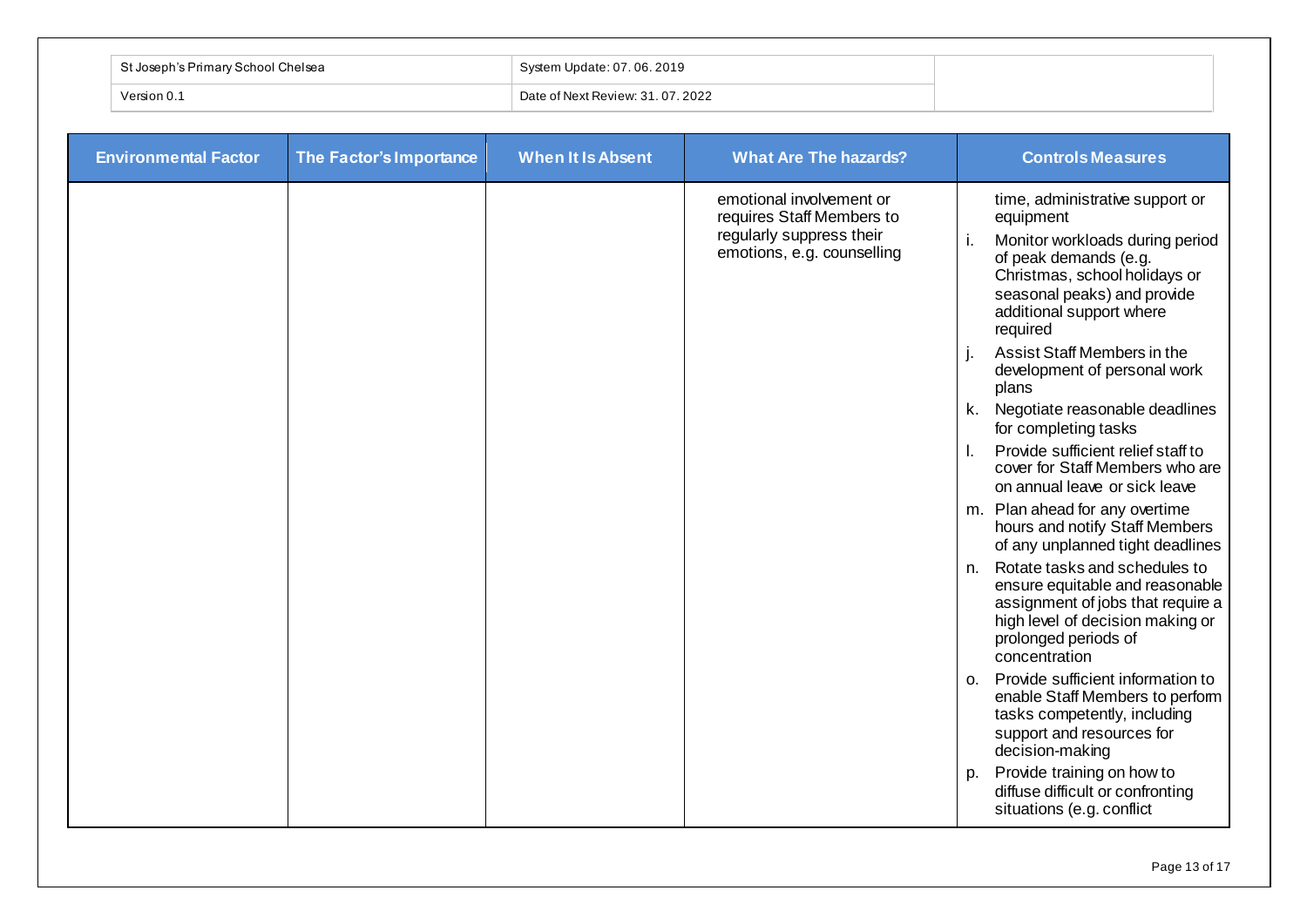| $\sim$ obool $\prime$<br>⊶ Josephin<br>Primary | Update: 07, 06, 2019              |
|------------------------------------------------|-----------------------------------|
| Version 0.1                                    | Date of Next Review: 31, 07, 2022 |

| <b>Environmental Factor</b>                                                                                                                                                                                                                                   | The Factor's Importance                                                                                                                                                                                                                                                                                                 | <b>When It Is Absent</b>                                                                                                                                                                                                                                                                                                                     | <b>What Are The hazards?</b>                                                                                                                                                                                                                                                                                                                                                          | <b>Controls Measures</b>                                                                                                                                                                                                                                                                                                                                                                                                                                           |
|---------------------------------------------------------------------------------------------------------------------------------------------------------------------------------------------------------------------------------------------------------------|-------------------------------------------------------------------------------------------------------------------------------------------------------------------------------------------------------------------------------------------------------------------------------------------------------------------------|----------------------------------------------------------------------------------------------------------------------------------------------------------------------------------------------------------------------------------------------------------------------------------------------------------------------------------------------|---------------------------------------------------------------------------------------------------------------------------------------------------------------------------------------------------------------------------------------------------------------------------------------------------------------------------------------------------------------------------------------|--------------------------------------------------------------------------------------------------------------------------------------------------------------------------------------------------------------------------------------------------------------------------------------------------------------------------------------------------------------------------------------------------------------------------------------------------------------------|
|                                                                                                                                                                                                                                                               |                                                                                                                                                                                                                                                                                                                         |                                                                                                                                                                                                                                                                                                                                              |                                                                                                                                                                                                                                                                                                                                                                                       | management skills) and ensure<br>support is available<br>Provide psychological / medical<br>q.<br>support to Staff Members who<br>are directly or indirectly involved<br>in a traumatic event or in other<br>emotionally demanding work<br>Emotional demands of a role are<br>r.<br>captured in a position description<br>and that applicants are informed<br>at the pre-selection stage (e.g. at<br>interview) of the emotionally<br>demanding nature of the role |
| 10 Engagement:<br>Is present in a work<br>environment where Staff<br>Members enjoy and feel<br>connected to their work<br>and where they feel<br>motivated to do their job<br>well. Employee<br>engagement can be<br>physical, emotional<br>and/or cognitive. | Engagement leads to:<br>Greater customer<br>$\bullet$<br>satisfaction<br>Enhanced task<br>$\bullet$<br>performance<br>Greater morale<br>$\bullet$<br>Greater motivation<br>$\bullet$<br>Increased<br>organisational<br>citizenship behaviours<br>(behaviours of<br>personal choice that<br>benefit the<br>organisation) | Organisations that do not<br>promote engagement can<br>see:<br>Negative impact in<br>$\bullet$<br>productivity<br>Psychological and<br>medical<br>consequences<br>Have greater<br>$\bullet$<br>employee turnover<br>Workplace deviance<br>$\bullet$<br>(in the form of<br>withholding effort)<br>Counterproductive<br>$\bullet$<br>behaviour | Staff Members do not enjoy their<br>a.<br>work<br>Staff Members are not willing to<br>b.<br>give extra effort at work if needed<br>Staff Members do not describe<br>C <sub>1</sub><br>work as an important part of who<br>they are<br>Staff Members are not committed<br>d.<br>to the success of the<br>organisation<br>Staff Members are not proud of<br>$e_{1}$<br>the work they do | Staff Members enjoy their work<br>a.<br>Staff Members are willing to give<br>b.<br>extra effort at work if needed<br>Staff Members describe work as<br>C <sub>1</sub><br>an important part of who they<br>are<br>Staff Members are committed to<br>d.<br>the success of the organisation<br>Staff Members are proud of the<br>e.<br>work they do                                                                                                                   |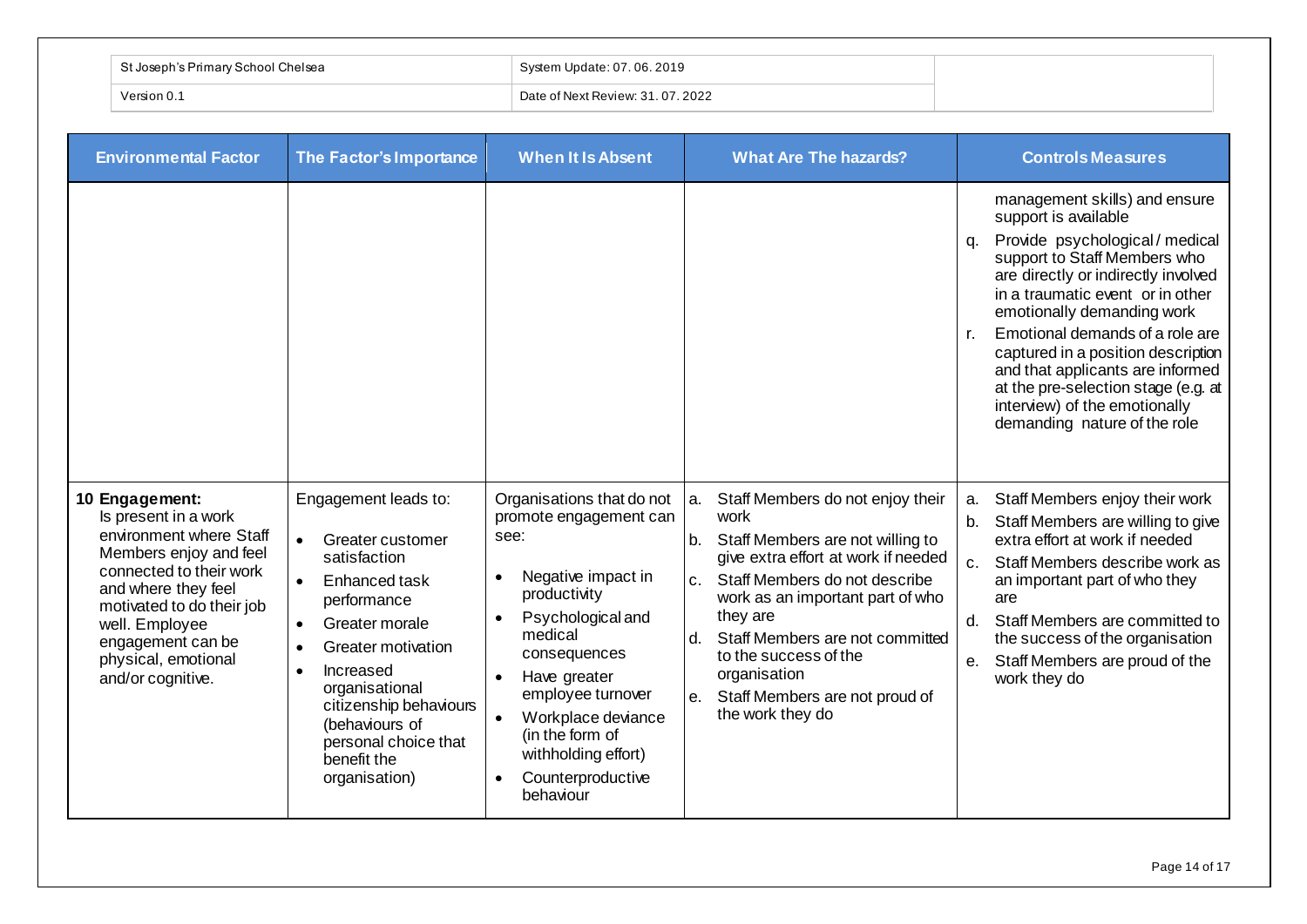| $\sqrt{2}$ chool (<br>; Primary | <b>06.2019</b><br>Indate. 07      |
|---------------------------------|-----------------------------------|
| Version 0.                      | Date of Next Review: 31, 07, 2022 |

| <b>Environmental Factor</b>                                                                                                                                                                      | The Factor's Importance                                                                                                                                                                                                                                                               | <b>When It Is Absent</b>                                                                                                                                                                                                                                                                                                                                 | <b>What Are The hazards?</b>                                                                                                                                                                                                                                                                                                                                                                                                                                                       | <b>Controls Measures</b>                                                                                                                                                                                                                                                                                                                                                                                                                                                      |
|--------------------------------------------------------------------------------------------------------------------------------------------------------------------------------------------------|---------------------------------------------------------------------------------------------------------------------------------------------------------------------------------------------------------------------------------------------------------------------------------------|----------------------------------------------------------------------------------------------------------------------------------------------------------------------------------------------------------------------------------------------------------------------------------------------------------------------------------------------------------|------------------------------------------------------------------------------------------------------------------------------------------------------------------------------------------------------------------------------------------------------------------------------------------------------------------------------------------------------------------------------------------------------------------------------------------------------------------------------------|-------------------------------------------------------------------------------------------------------------------------------------------------------------------------------------------------------------------------------------------------------------------------------------------------------------------------------------------------------------------------------------------------------------------------------------------------------------------------------|
| 11 Work-life Balance:<br>Is present in a work<br>environment where there<br>is acceptance of the need<br>for a sense of harmony<br>between the demands of<br>personal life, family, and<br>work. | Work-life balance:<br><b>Makes Staff Members</b><br>$\bullet$<br>feel valued and<br>happier both at work<br>and at home<br>Reduces stress and<br>the possibility that<br>home issues will spill<br>over into work, or vice<br>versa<br>Allows staff to<br>$\bullet$<br>maintain their | Withdrawal<br>$\bullet$<br>behaviours<br>Imbalanced work-family<br>role can lead to:<br><b>Constant tiredness</b><br>$\bullet$<br><b>Bad temper</b><br>$\bullet$<br>Inability to progress<br>High job stress<br>$\bullet$<br>resulting in<br>dissatisfaction with<br>work and being<br>absent either<br>physically or mentally<br>Stress-related illness | The organisation does not<br>a.<br>encourage Staff Members to take<br>their entitled breaks (e.g.<br>lunchtime, sick time, holiday,<br>earned days off, parental leave,<br>$etc.$ )<br>$h_{\cdot}$<br>Staff Members are not able to<br>reasonably meet the demands of<br>personal life and work<br>The organisation does not<br>C <sub>1</sub><br>promote life-work harmony<br>Staff Members cannot talk to<br>d.<br>their supervisors when they are<br>having trouble maintaining | The organisation encourages<br>a.<br>Staff Members to take their<br>entitled breaks (e.g. lunchtime,<br>sick time, holiday, earned days<br>off, parental leave, etc.)<br>Staff Members are able to<br>$b_{1}$<br>reasonably meet the demands of<br>personal life and work<br>The organisation promotes life-<br>$C_{1}$<br>work harmony<br>Staff Members can talk to their<br>d.<br>supervisors when they are<br>having trouble maintaining<br>harmony between their life and |
|                                                                                                                                                                                                  | concentration,<br>confidence,<br>responsibility, and<br>sense of control at<br>work<br>Results in enhanced<br>employee wellbeing,<br>commitment, job<br>satisfaction,<br>organisational<br>citizenship<br>behaviours, job<br>performance and<br>reduced stress                        | as well as higher<br>cholesterol,<br>depressive<br>symptoms, and<br>overall decreased<br>health. The impact on<br>the organisation can<br>include increased<br>costs due to benefit<br>payouts,<br>absenteeism.<br>disability, and<br>turnover.                                                                                                          | harmony between their life and<br>work<br>Staff Members do not have<br>$\theta$ .<br>energy left at the end of most<br>workdays for their personal life                                                                                                                                                                                                                                                                                                                            | work<br>Staff Members have energy left<br>е.<br>at the end of most workdays for<br>their personal life                                                                                                                                                                                                                                                                                                                                                                        |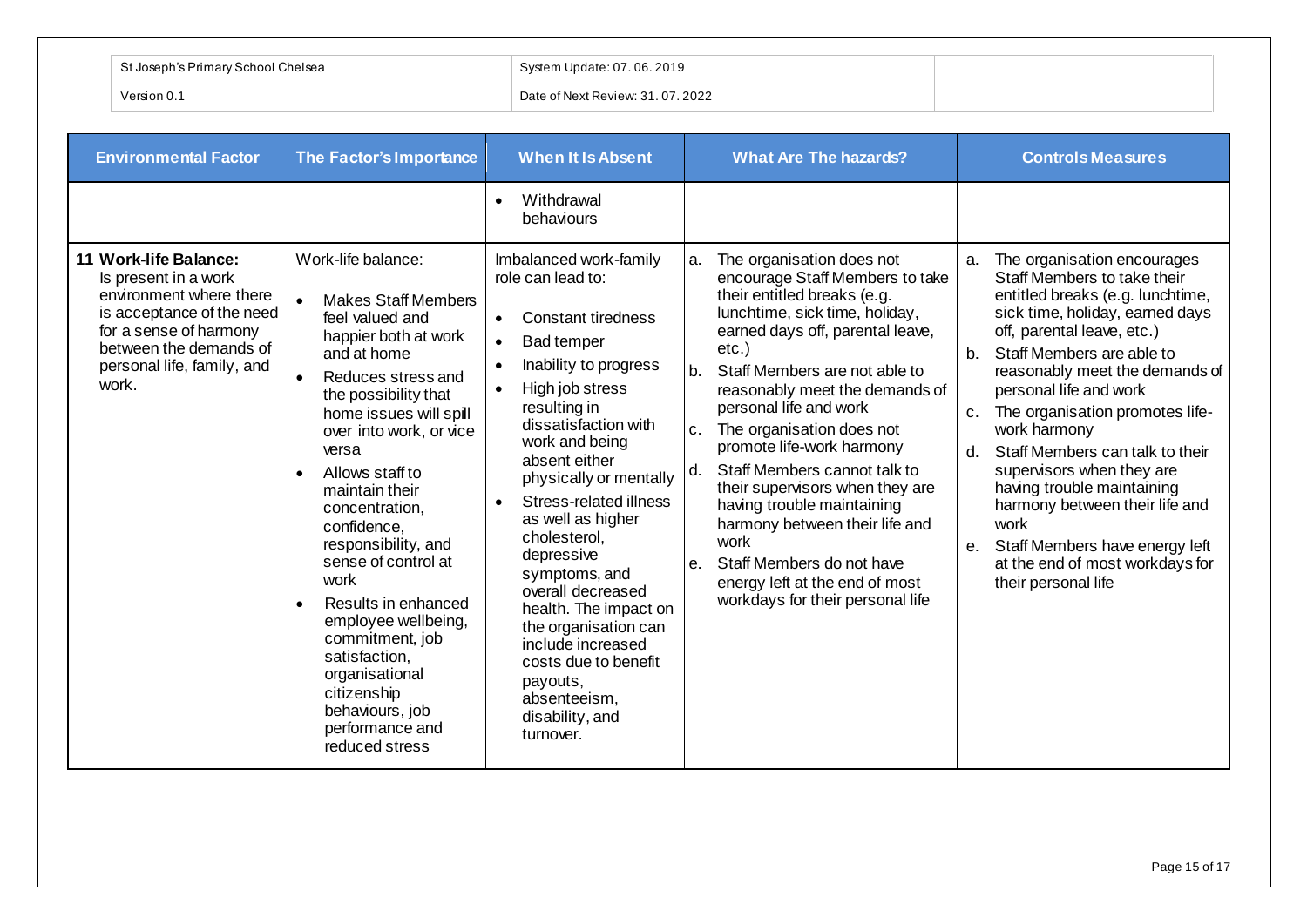|            | St Joseph's Primary School Chelsea | System Update: 07.06.2019         |
|------------|------------------------------------|-----------------------------------|
| Version 0. |                                    | Date of Next Review: 31, 07, 2022 |

| <b>Environmental Factor</b> |                                                                                                                                                                                                                                                                                                                                                                                                                       | The Factor's Importance                                                                                                                                                                                                                                             | <b>When It Is Absent</b>                                                                                                                                                                                                                                                                                                                                         |                                     | <b>What Are The hazards?</b>                                                                                                                                                                                                                                                                                                                                                                                                                                                                                                                                                                                 |                                     | <b>Controls Measures</b>                                                                                                                                                                                                                                                                                                                                                                                                                                                                                                                                                        |  |
|-----------------------------|-----------------------------------------------------------------------------------------------------------------------------------------------------------------------------------------------------------------------------------------------------------------------------------------------------------------------------------------------------------------------------------------------------------------------|---------------------------------------------------------------------------------------------------------------------------------------------------------------------------------------------------------------------------------------------------------------------|------------------------------------------------------------------------------------------------------------------------------------------------------------------------------------------------------------------------------------------------------------------------------------------------------------------------------------------------------------------|-------------------------------------|--------------------------------------------------------------------------------------------------------------------------------------------------------------------------------------------------------------------------------------------------------------------------------------------------------------------------------------------------------------------------------------------------------------------------------------------------------------------------------------------------------------------------------------------------------------------------------------------------------------|-------------------------------------|---------------------------------------------------------------------------------------------------------------------------------------------------------------------------------------------------------------------------------------------------------------------------------------------------------------------------------------------------------------------------------------------------------------------------------------------------------------------------------------------------------------------------------------------------------------------------------|--|
| 12                          | Psychological<br>Protection:<br>Is present is a work<br>environment where Staff<br>Members' psychological<br>safety is ensured.<br>Workplace<br>psychological safety is<br>demonstrated when<br>Staff Members feel able<br>to ask questions, seek<br>feedback, report<br>mistakes and problems,<br>or propose a new idea<br>without fearing negative<br>consequences to<br>themselves, their job, or<br>their career. | Staff Members who are<br>psychologically protected<br>demonstrate:<br>$\bullet$<br>greater job<br>satisfaction<br>enhanced team<br>learning behaviour<br>improved<br>$\bullet$<br>performance<br>fewer grievances,<br>$\bullet$<br>conflicts and liability<br>risks | Staff Members who are<br>not psychologically safe<br>experience:<br>demoralisation<br>$\bullet$<br>sense of threat<br>disengagement<br>$\bullet$<br>strain<br>perceive workplace<br>conditions as<br>ambiguous and<br>unpredictable<br>Staff Members then<br>$\bullet$<br>undermine<br>shareholder,<br>consumer, and public<br>confidence in the<br>organisation | a.<br>b.<br>c.<br>$d_{\cdot}$<br>e. | The workplace is not committed<br>to minimising unnecessary stress<br>at work<br>Immediate supervisors do not<br>care about Staff Members'<br>emotional wellbeing<br>The workplace does not make<br>efforts to prevent harm to Staff<br>Members from harassment.<br>bullying, discrimination, violence<br>or stigma<br>Staff Members would describe<br>the workplace as being<br>psychologically unhealthy<br>The workplace does not deal<br>effectively with situations that can<br>threaten or harm Staff Members<br>(e.g. harassment, bullying,<br>discrimination, violence,<br>aggression, stigma, etc.) | a.<br>b.<br>$c_{\cdot}$<br>d.<br>e. | The workplace is committed to<br>minimising unnecessary stress<br>at work<br>Immediate supervisors care<br>about Staff Members' emotional<br>wellbeing<br>The workplace makes efforts to<br>prevent harm to Staff Members<br>from harassment, bullying,<br>discrimination, violence or<br>stigma<br>Staff Members would describe<br>the workplace as being<br>psychologically healthy<br>The workplace deals effectively<br>with situations that can threaten<br>or harm Staff Members (e.g.<br>harassment, bullying,<br>discrimination, violence,<br>aggression, stigma, etc.) |  |
| 13 <sup>7</sup>             | <b>Protection of Physical</b><br>Safety:<br>Is present when an<br>employee's<br>psychological, as well as<br>physical safety, is<br>protected from hazards<br>and risks related to the                                                                                                                                                                                                                                | Staff Members feel more<br>secure and engaged<br>Lower rates of<br>psychological distress<br>and mental health issues<br>Safety is enhanced<br>through minimising                                                                                                   | Workplaces are more<br>likely to be more<br>dangerous<br>Staff Members could be<br>injured or develop<br>illnesses                                                                                                                                                                                                                                               | a.<br>b <sub>1</sub>                | The workplace does not care<br>about how the physical work<br>environment impacts mental<br>health<br>Staff Members do not feel safe<br>(not concerned or anxious) about<br>the physical work environment                                                                                                                                                                                                                                                                                                                                                                                                    | a.<br>b.                            | The workplace cares about how<br>the physical work environment<br>impacts mental health<br>Staff Members feel safe (not<br>concerned or anxious) about the<br>physical work environment                                                                                                                                                                                                                                                                                                                                                                                         |  |